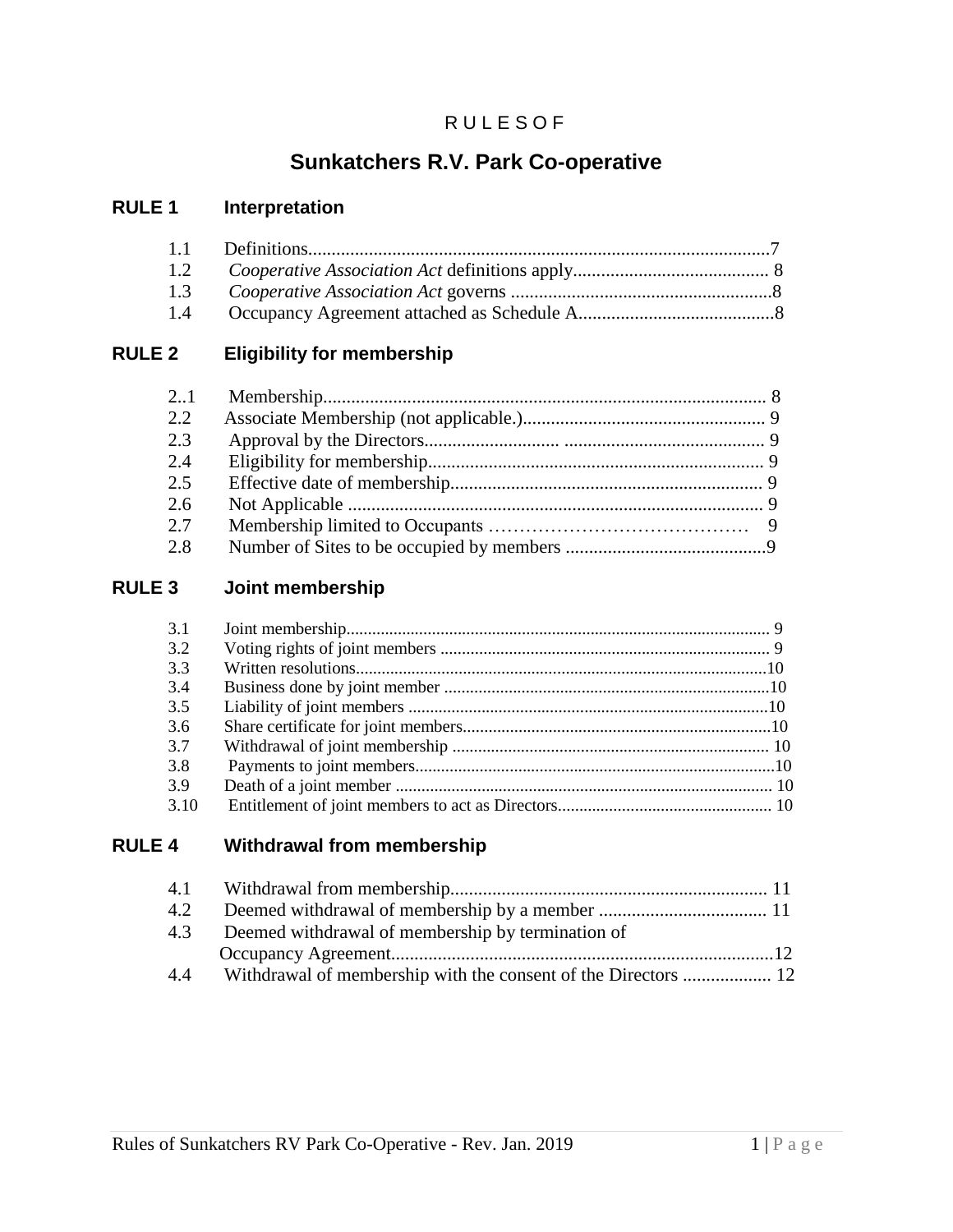# **Rule 5 Termination of membership**

|                | 5.1          |                                                                   |  |
|----------------|--------------|-------------------------------------------------------------------|--|
|                | 5.2          |                                                                   |  |
|                | 5.3          |                                                                   |  |
|                | 5.4          |                                                                   |  |
|                | 5.5          |                                                                   |  |
|                | 5.6          |                                                                   |  |
|                | 5.7          |                                                                   |  |
|                | 5.8          |                                                                   |  |
|                | 5.9          |                                                                   |  |
|                | 5.10<br>5.11 |                                                                   |  |
|                | 5.12         |                                                                   |  |
| <b>RULE 6</b>  |              | Miscellaneous matters re: withdrawal or termination of membership |  |
|                | 6.1          |                                                                   |  |
|                | 6.2          |                                                                   |  |
|                | 6.3          |                                                                   |  |
|                | 6.4          |                                                                   |  |
| <b>RULE7</b>   |              | <b>Share structure</b>                                            |  |
|                | 7.1          |                                                                   |  |
|                | 7.2          |                                                                   |  |
| <b>RULE 8</b>  |              | <b>Payment for shares</b>                                         |  |
|                | 8.1          |                                                                   |  |
| <b>RULE 9</b>  |              | <b>Share certificates</b>                                         |  |
|                | 9.1          |                                                                   |  |
|                | 9.2          |                                                                   |  |
|                | 9.3          |                                                                   |  |
| <b>RULE 10</b> |              | <b>Transfer of shares</b>                                         |  |
|                | 10.1         |                                                                   |  |
|                | 10.2         |                                                                   |  |
|                | 10.3         |                                                                   |  |
| <b>RULE 11</b> |              | <b>Redemption of shares</b>                                       |  |
|                | 11.1         |                                                                   |  |
|                | 11.2         |                                                                   |  |
|                | 11.3         |                                                                   |  |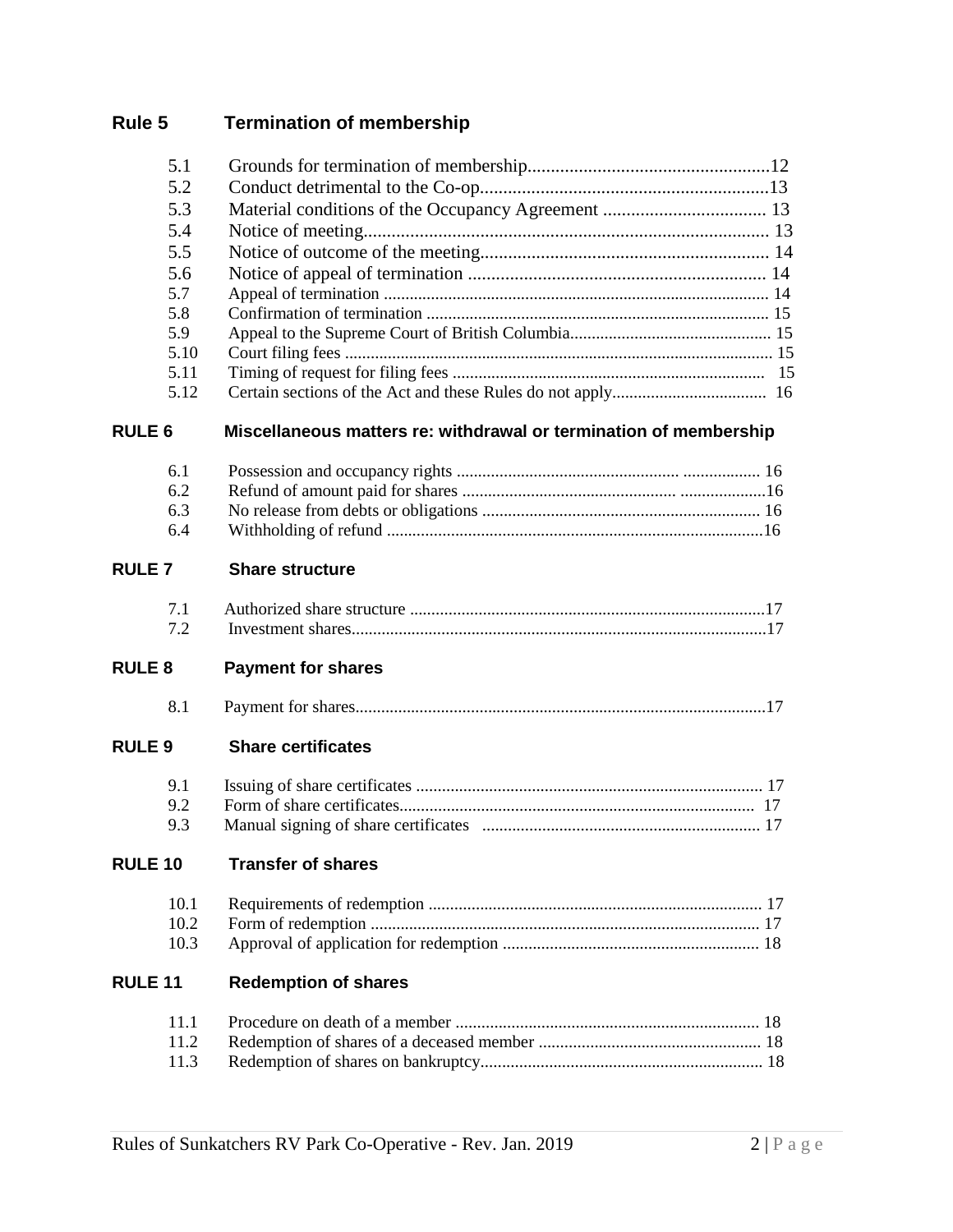## **RULE 12 Redemption of shares**

| 12.1 |  |
|------|--|
| 12.2 |  |
| 12.3 |  |
| 12.4 |  |
| 12.5 |  |
| 12.6 |  |

| <b>RULE 13</b> | <b>Register of members</b> |
|----------------|----------------------------|
|----------------|----------------------------|

| 13.1 |  |
|------|--|
|      |  |

## **RULE 14 General meetings of the Co-op**

| 14.1  |                                                             | 20 |
|-------|-------------------------------------------------------------|----|
| 14.2  |                                                             |    |
| 14.3  |                                                             |    |
| 14.4  |                                                             |    |
| 14.5  |                                                             |    |
| 14.6  | Order of business at general meetings other than the Annual |    |
|       |                                                             |    |
| 14.7  |                                                             |    |
| 14.8  |                                                             |    |
| 14.9  |                                                             |    |
| 14.10 |                                                             |    |
| 14.11 |                                                             |    |
| 14.12 |                                                             |    |
| 14.13 |                                                             |    |
| 14.14 |                                                             |    |
| 14.15 |                                                             |    |
| 14.16 |                                                             |    |
| 14.17 |                                                             |    |
| 14.18 |                                                             |    |
| 14.19 |                                                             |    |
| 14.20 |                                                             |    |
| 14.21 |                                                             |    |

## **RULE 15 Voting at general meetings**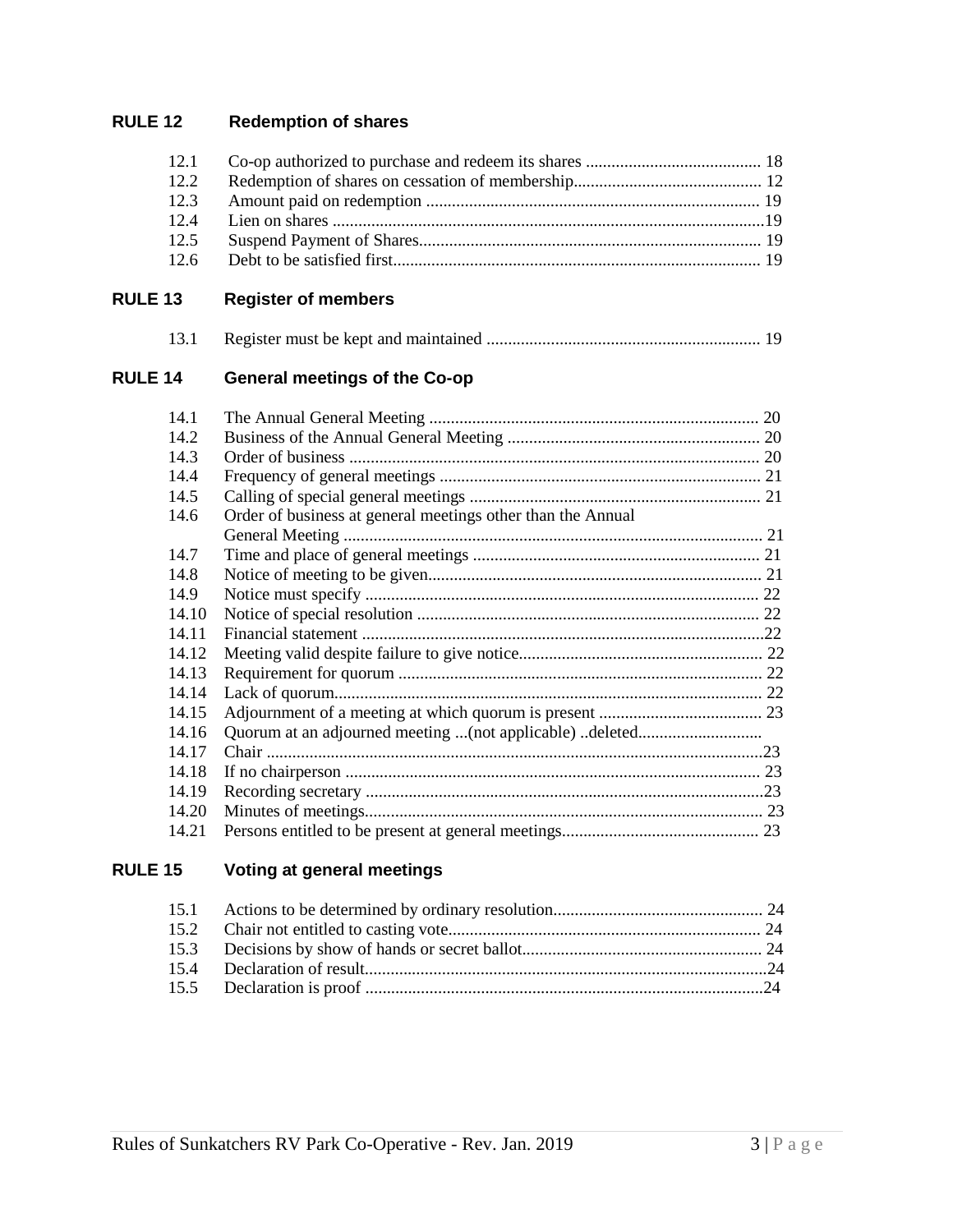#### **Voting rights of members RULE 16**

#### **RULE 17 Directors**

#### Election, appointment and removal of Directors **RULE 18**

| 18.1  |                                                         |  |
|-------|---------------------------------------------------------|--|
| 18.2  |                                                         |  |
| 18.3  |                                                         |  |
| 18.4  |                                                         |  |
| 18.5  |                                                         |  |
| 18.6  | If two or more candidates receive equal number of votes |  |
|       |                                                         |  |
| 18.7  |                                                         |  |
| 18.8  |                                                         |  |
| 18.9  |                                                         |  |
| 18.10 |                                                         |  |
| 18.11 |                                                         |  |
| 18.12 |                                                         |  |
| 18.13 |                                                         |  |

#### **Meetings of Directors RULE 19**

| 19.1  |  |
|-------|--|
| 19.2  |  |
| 19.3  |  |
| 19.4  |  |
| 19.5  |  |
| 19.6  |  |
| 19.7  |  |
| 19.8  |  |
| 19.9  |  |
| 19.10 |  |
|       |  |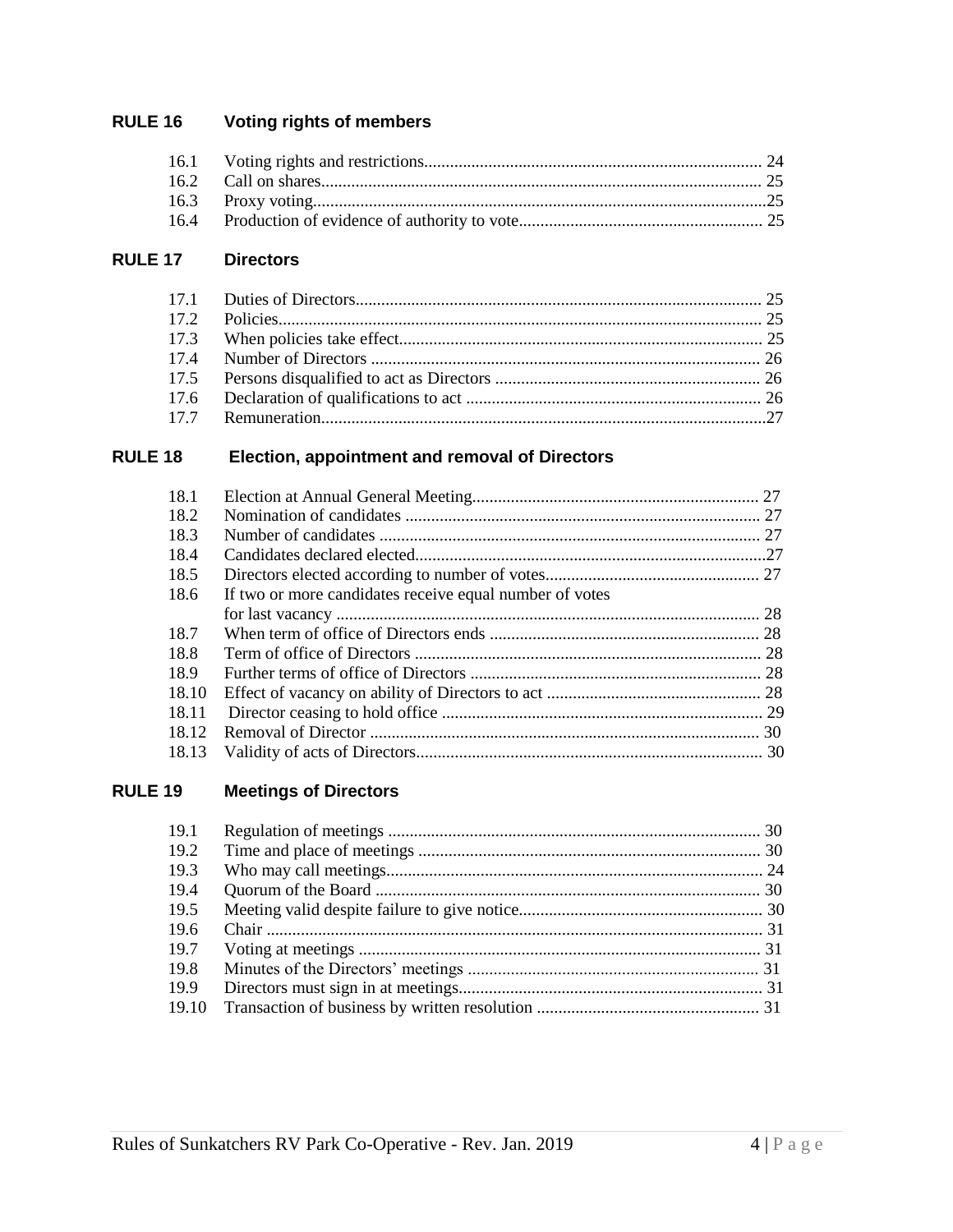## **RULE 20 Committees of Directors and advisory committees**

| 20.3 Duty of advisory committees appointed by the Directors to report to the |  |
|------------------------------------------------------------------------------|--|
|                                                                              |  |

#### **RULE 21 Officers**

#### **RULE 22 Conflict of interest rules for Directors and officers**

#### **RULE 23 Indemnification of Directors and officers**

#### **RULE 24 Finances**

| 24.1  | 34 |
|-------|----|
| 24.2  |    |
| 24.3  |    |
| 24.4  |    |
| 24.5  |    |
| 24.6  |    |
| 24.7  |    |
| 24.8  |    |
| 24.9  |    |
| 24.10 |    |
| 24.11 |    |
| 24.12 |    |
| 24.13 |    |
| 24.14 |    |
| 24.15 |    |
| 24.16 |    |
| 24.17 |    |
| 24.18 |    |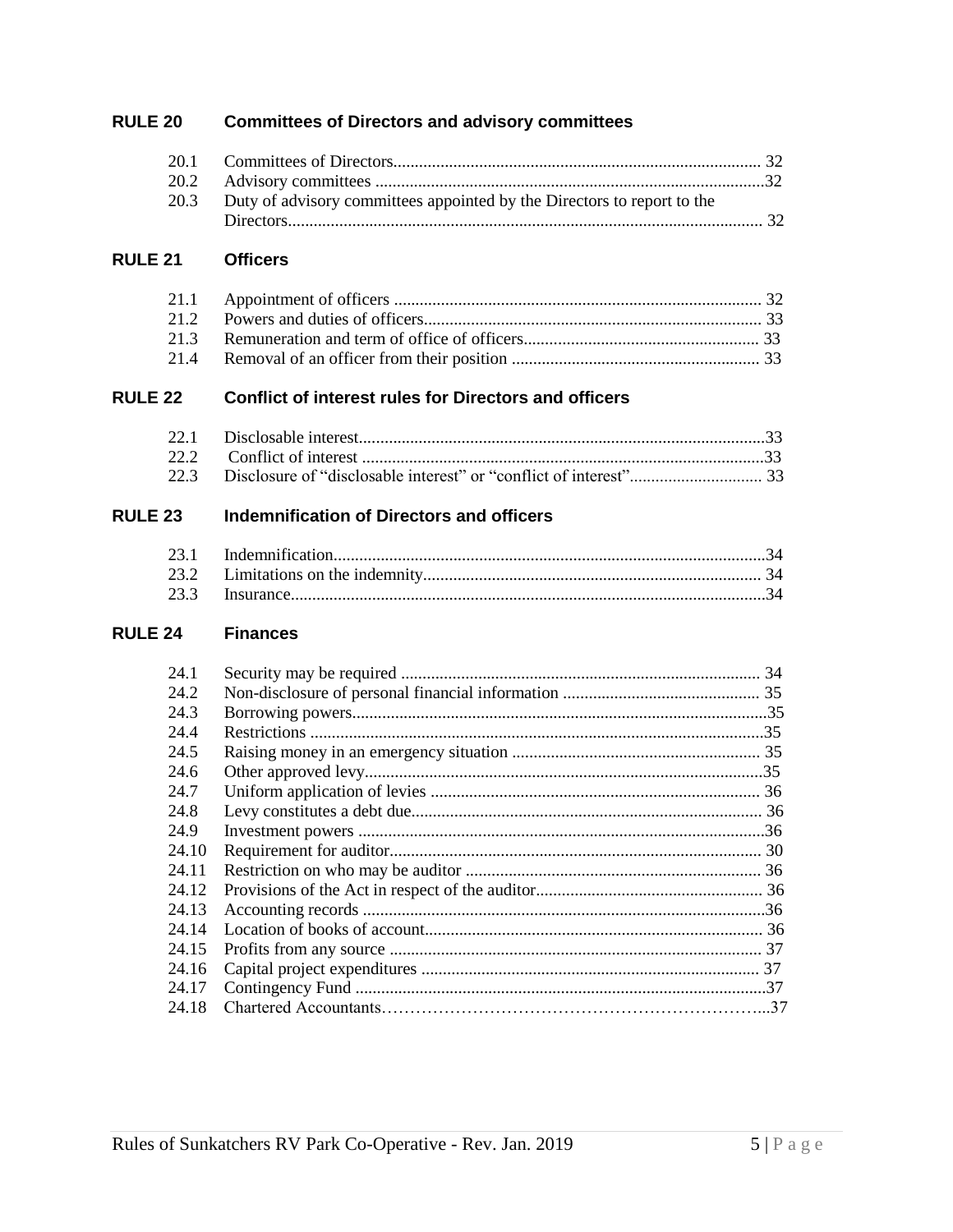## **RULE 25 Dispute resolution**

| 25.2 |  |
|------|--|
| 25.3 |  |
|      |  |
|      |  |
| 25.6 |  |

#### **RULE 26 Notices**

#### **RULE 27 Corporate seal and execution of documents and other instruments**

#### **RULE 28 Alteration of Memorandum or Rules**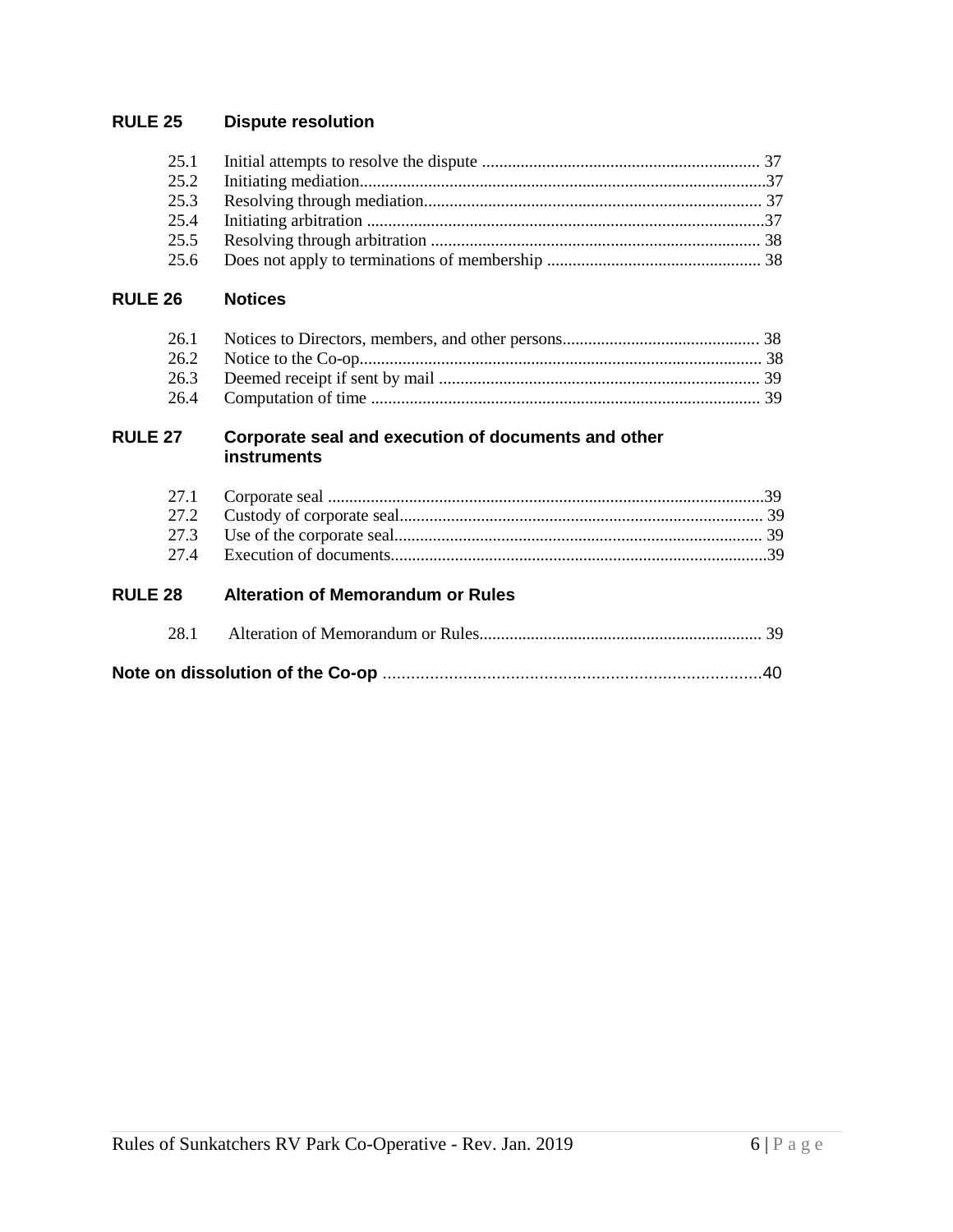#### **RULE 1 Interpretation**

#### **1.1 Definition**

In these Rules:

- [a] "**Act**" means the *Cooperative Association Act* of British Columbia S.B.C. 1999, c. 28, as amended;
- [b] "**Co-op**" means Sunkatchers R.V. Park Co-operative
- [c] "**Director**" means any one director of the Co-op;
- [d] "**Directors**" means the directors of the Co-op acting collectively as the board of directors;
- [e] "**Memorandum**" means the memorandum of the Co-op;
- [f] "**Occupancy Agreement**" means the form of occupancy agreement attached as Schedule A to these Rules;
- [g] "**occupancy charge**" means the amount due by the member to the Co-op on a monthly basis on account of occupancy of the site and as determined by the Co-op under the Occupancy Agreement;
- [h] "**ordinary resolution**" means a resolution of the members of the Co-op that is passed at a duly called general meeting by a simple majority of the total votes cast by the members who are entitled to vote on the resolution.
- [i] "**Rules**" means these Rules, as amended or replaced from time to time, including every schedule to these Rules
- [j] "**share**" means a membership share of the Co-op;
- [k] "**special resolution**" means a resolution of the members of the Co-op that is passed at a duly called general meeting by a majority of three-quarters of the total votes cast by the members who are entitled to vote on the resolution
- [l] "**Site**" means the residential premises owned or operated by the Co-op for which a member has entered into an Occupancy Agreement to occupy on a full-time basis.
- [m] **"Initial Share Value"** is \$100.00 per share
- [n] **"Assessment"** means a levy enacted by the board of Directors and equally applied to each member of the Co-operative.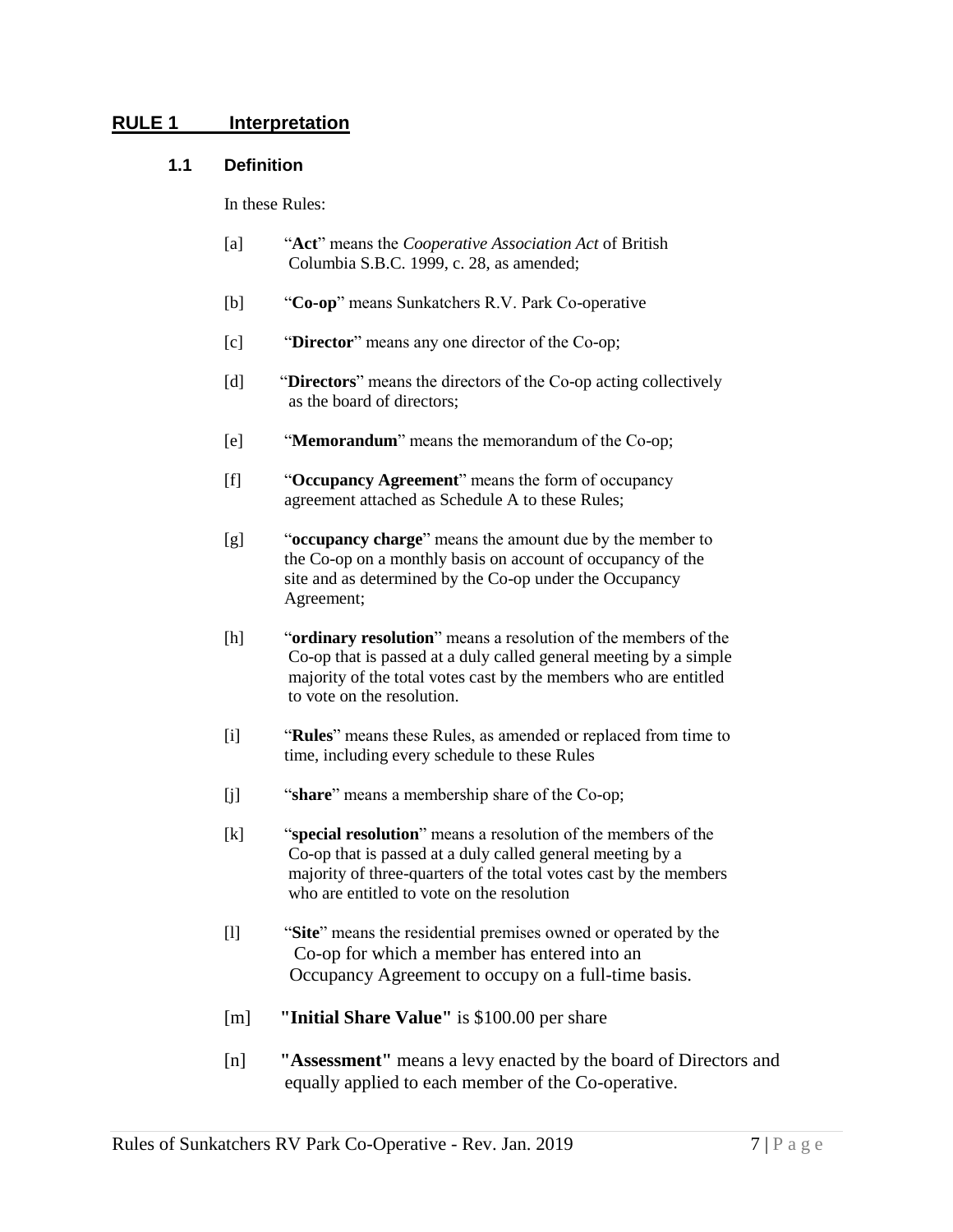- [o] **"Contributed capital**" means the difference between the cost of one hundred membership shares and the membership price that is from time to time declared at the annual general meeting.
- [p] **"Capital Share Value"** of the shares of the Co-operative means the sum of:
	- (i) the initial share value of the shares, **plus**
	- (ii) All subsequent assessments on the shares, **plus**
	- (iii) any contributed capital**, less**
	- (iv) all unpaid assessments, maintenance fees and any other charges or liens applicable to such shares.
- [q] **"Recreational Vehicle"** means all types of Recreational Vehicles, including Park Models as may be approved by the Board of Directors.

## **1.2** *Cooperative Association Act* **definitions apply**

Words that are not specifically defined in these Rules have the meanings assigned to them in the Act.

## **1.3** *Cooperative Association Act* **governs**

If there is a conflict or inconsistency between the Act and these Rules, the Act governs.

## **1.4 Occupancy Agreement attached as Schedule A**

The terms and conditions of the Occupancy Agreement attached as Schedule A to these Rules shall be binding upon each member and the Co-op with respect to the occupancy of the site by the member.

## **RULE 2 Eligibility for membership**

## **2.1 Principal membership**

A person who is at least 45 years old may be admitted as a member by submitting a written application, a subscription for the purchase of shares of the Co-op (which must not be less than one share), and any required payment for shares, each as set by the membership at a general meeting from time to time.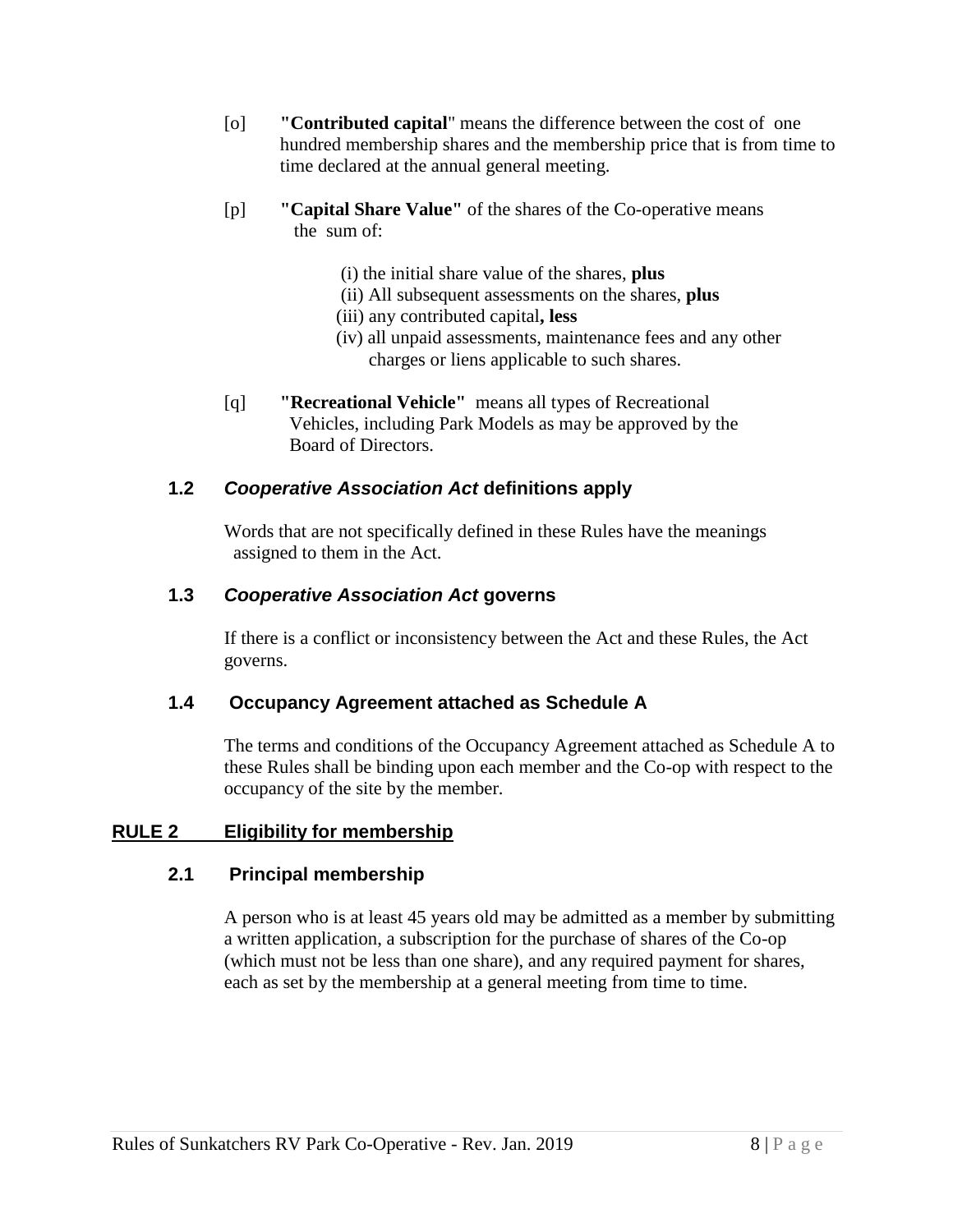## **2.2 Associate membership- Not applicable**

## **2.3 Approval by the Directors**

The Directors may, in their discretion, approve or refuse any application for membership or may postpone making a decision about any application for membership.

## **2.4 Eligibility for membership**

Subject to these Rules, eligibility for membership in the Co-operative is open in a non-discriminatory manner to individuals that are able to fulfill the responsibilities and conditions of membership.

#### **2.5 Effective date of membership**

Membership is effective on the date when shares for that membership are issued.

## **2.6 Number of shares to be held - Not applicable**

## **2.7 Membership limited to occupants - Not Applicable**

## **2.8 Number of Sites to be occupied by members**

- [a] All sites in the Co-op must be occupied by members of the Co-op on a permanent basis. Rev. 06/08
- [b] No site shall be occupied by more than two (2) people on a permanent basis

#### **RULE 3 Joint membership**

#### **3.1 Joint membership**

Two persons may apply for joint membership in the Co-op under Rule 2.1, and if approved under Rule 2.3, the joint members hold the membership shares in joint tenancy.

#### **3.2 Voting rights of joint members**

Joint members shall be entitled between them to one vote only to be cast by the person whose name appears as the first of two joint members on the Co-op's register of members, but if that first joint member does not do so, the joint member whose name next appears on the register is entitled to cast the vote.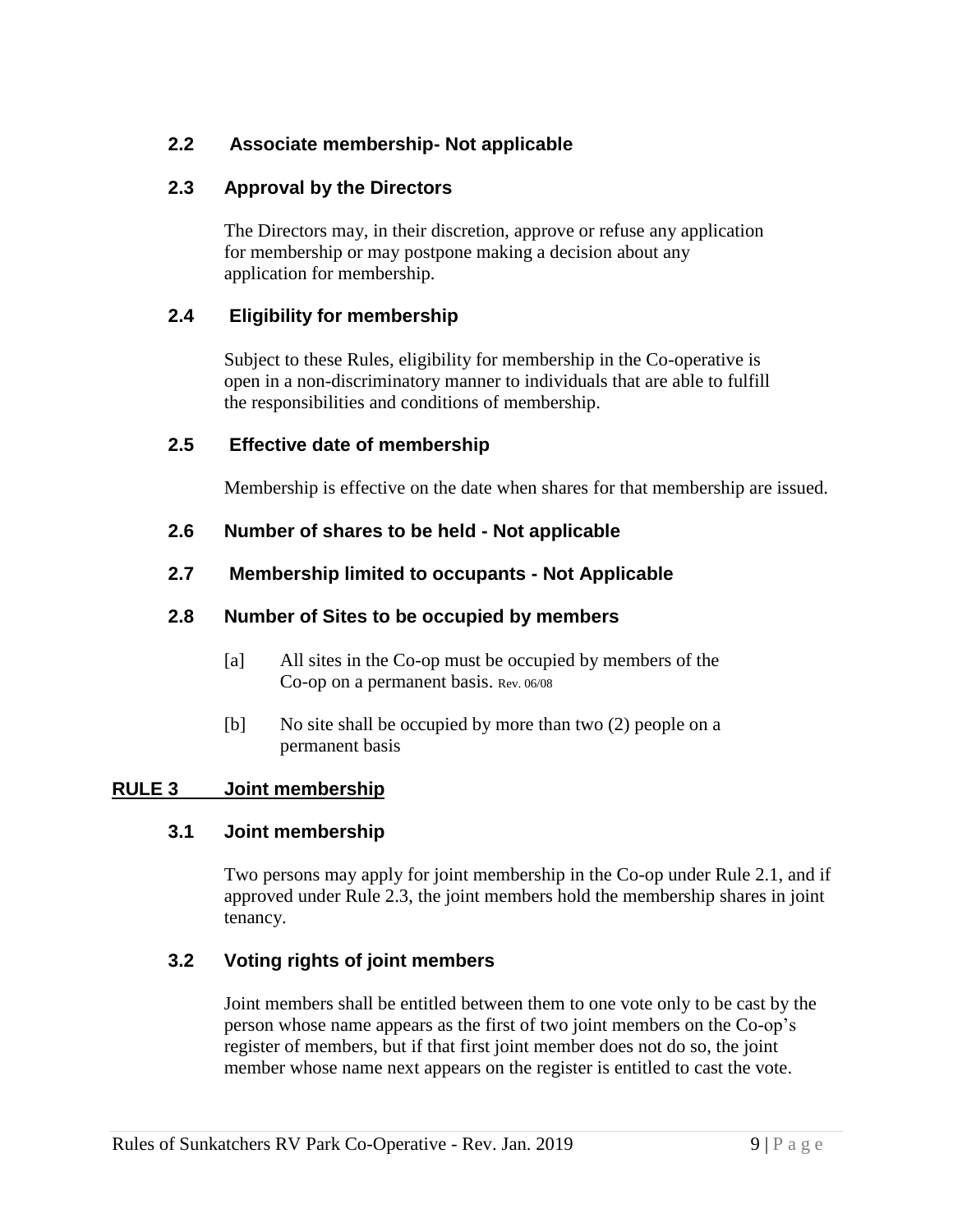## **3.3 Written resolutions**

The signature on a written resolution of any one of the joint members is sufficient signature for all of the joint members of that membership.

## **3.4 Business done by joint member**

Business done by one joint member is deemed to be business transacted by the joint members of that membership

## **3.5 Liability of joint members**

.

.

Joint members are jointly and separately liable for all assessments, levies, dues, fees, payments, and other charges imposed or payable in respect of that membership or in respect of occupancy of the site.

## **3.6 Share certificate for joint members**

Only one share certificate is required for joint members and delivery of the share certificate, if one is issued, to one of the joint members is sufficient delivery to them all.

## **3.7 Withdrawal of joint membership**

Joint members may withdraw from membership by complying with Rule 4.1 and the written notice referred to in Rule 4.1 must be signed by both joint members.

## **3.8 Payments to joint members**

Unless otherwise agreed in writing between the Co-op and the joint members, payments, including redemption amounts, must be made to those members jointly.

#### **3.9 Death of a joint member**

If one joint member dies, the Co-op must treat the surviving joint member as the owner of the shares held by the joint members.

## **3.10 Entitlement of joint members to act as Directors**

Only one joint member of a joint membership is entitled to be a Director at any one time.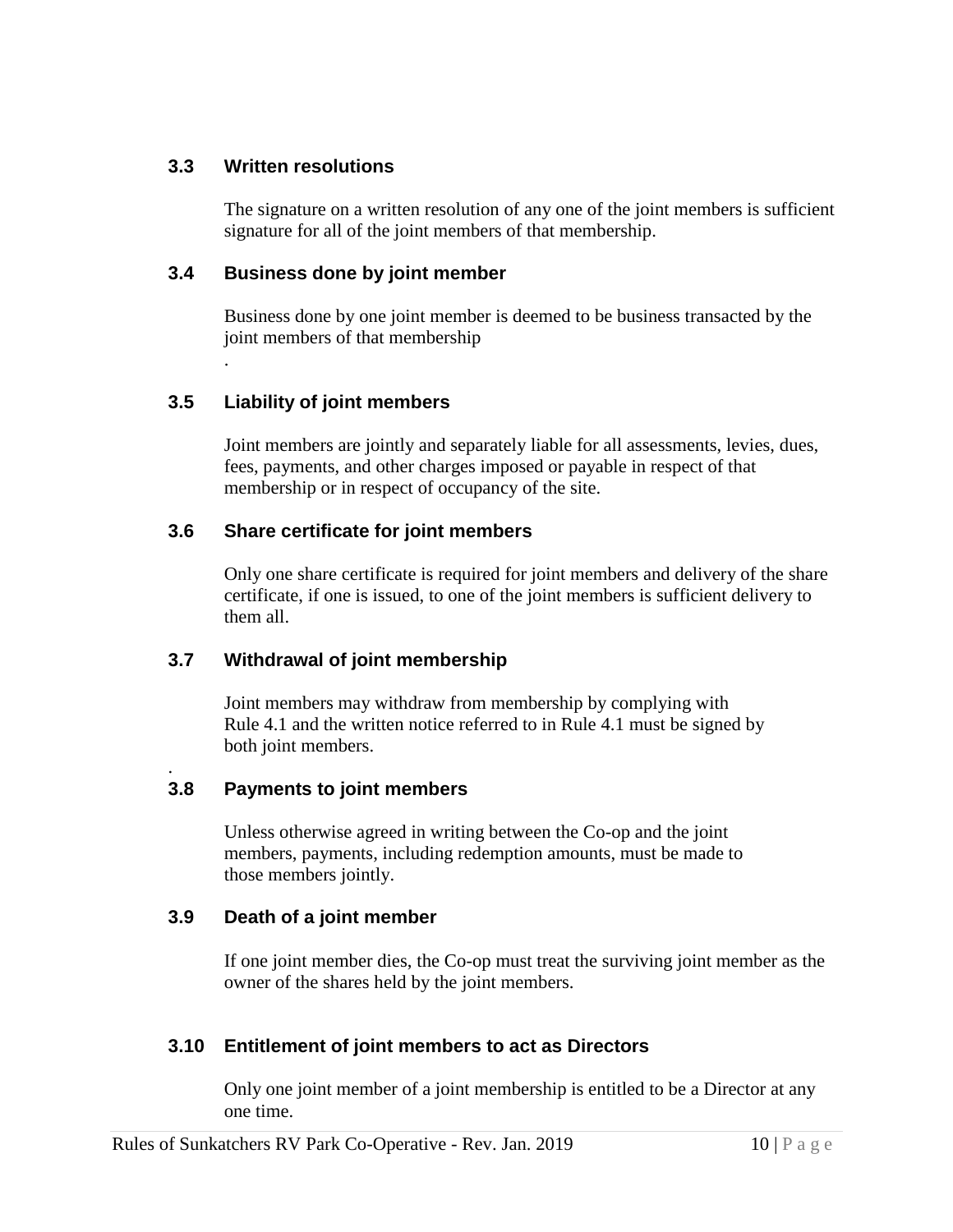## **RULE 4 Withdrawal from membership**

#### **4.1 Withdrawal from membership Rev. 06/08**

A member may withdraw from membership in the Co-op:

- [a] by giving to the Co-op at least 60 days' written notice calculated from the last day of the month in which the notice is given; or
- [b] with the written consent of the Directors, by giving less than 60 days' written notice, and in each case, membership ceases on the day of share redemption.

Upon receipt of a members notice of intent to submit their share certificate for redemption, a notice shall be posted for seven (7) days for all share holders. No monetary transaction shall take place until the end of the seven (7) day period.

[c] When a member is redeeming their share and a current member or new member has purchased the improvements

Once the outgoing member and the current or new member have reached an agreement, a letter from the outgoing member shall be sent to the Board stating this fact.

[d] When two members are trading sites:

When an agreement for the site improvements has been reached, a letter from both parties stating this fact shall be sent to the Board.

No member shall own improvements on more than one site.

#### **4.2 Deemed withdrawal of membership by a member**

Unless the Directors determine otherwise, a member will be deemed to have given notice of withdrawal of their membership if the member:

- [a] terminates the Occupancy Agreement;
- [b] surrenders possession of the site, or abandons the site;
- [c] dies;
- [d] is unable to conduct his or her affairs by reason of mental or physical infirmity;
- [e] does not hold and pay for the shares of the Co-op as required under these Rules; \*and in each case, notice is deemed to have been given when the event occurs and membership ceases 60 days later.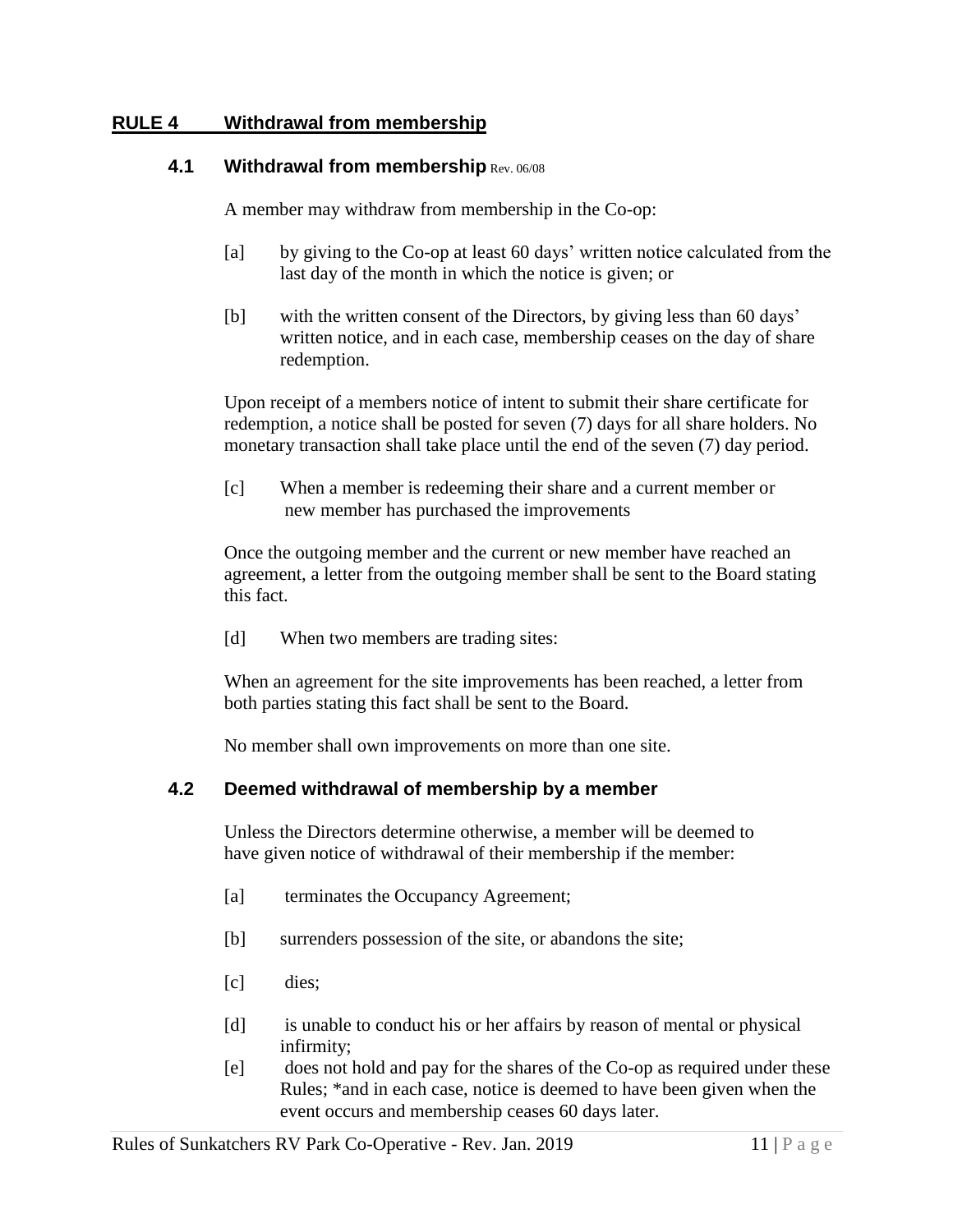## **4.3 Deemed withdrawal of membership by termination of Occupancy Agreement**

If the Co-op terminates the Occupancy Agreement, the member will be deemed to have given notice of withdrawal of their membership effective immediately.

## **4.4 Withdrawal of membership with the consent of the Directors**

The Directors may consent to withdrawal from membership in the Co-op by a member under any other circumstances where it seems just and equitable to do so and may agree on the date on which membership ceases.

#### **RULE 5 Termination of membership**

## **5.1 Grounds for termination of membership**

Where a member:

- [a] has engaged in "conduct detrimental" to the Co-op;
- [b] has not paid occupancy charges or any other money due by the member to the Co-op within a reasonable time after receiving written notice to do so from the Co-op; or
- [c] in the opinion of the Directors, based on reasonable grounds,
	- [1] has breached a "material condition" of the Occupancy Agreement; and
	- [2] has not rectified that breach within a reasonable time after receiving written notice from the Co-op to do so,

the membership of that member may be terminated by a resolution of the Directors requiring a majority of at least three-quarters of all the Directors and passed at a meeting of the Directors called to consider the resolution.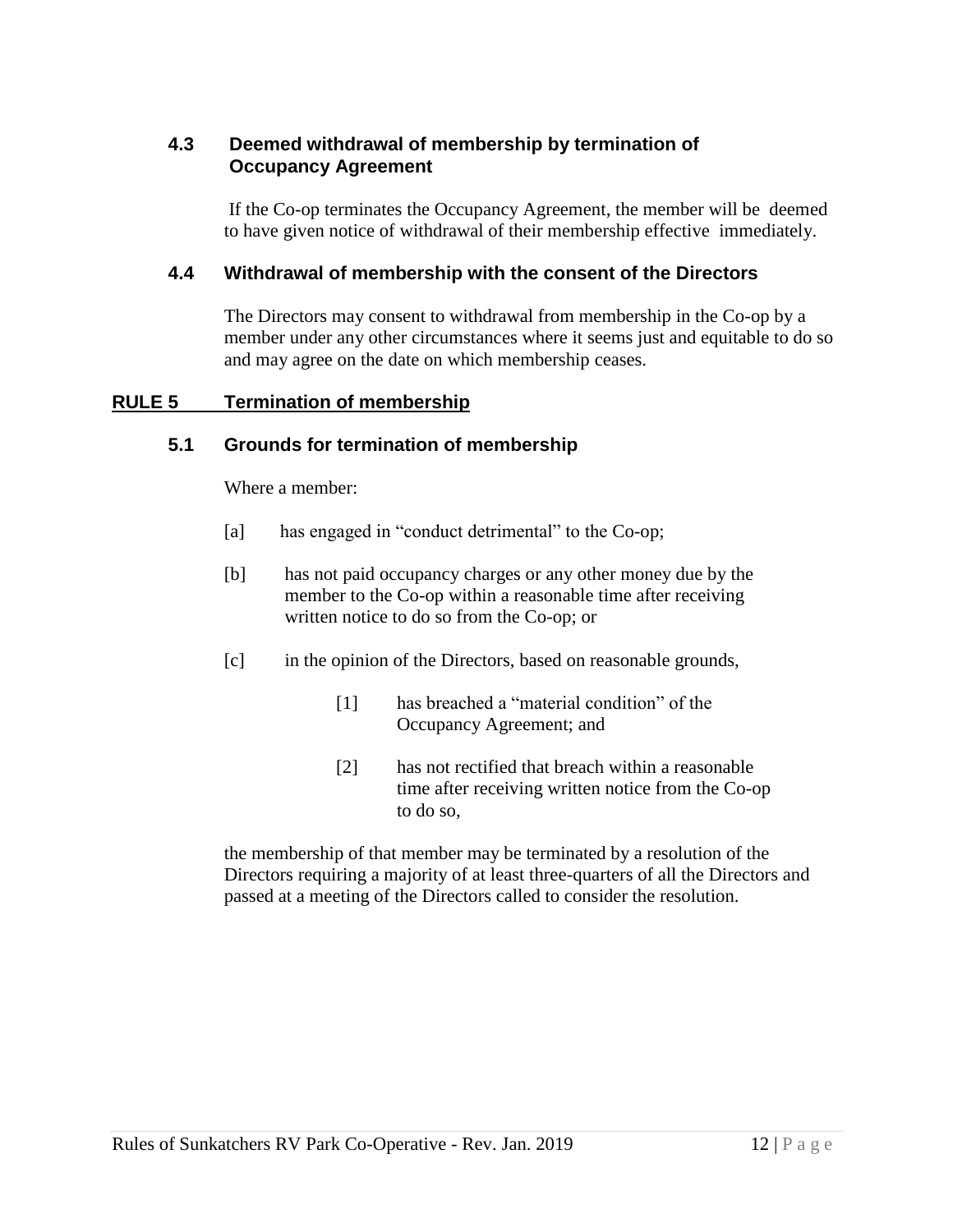## **5.2 Conduct detrimental to the Co-op**

Conduct detrimental to the Co-op can include, but is not limited to, such things as:

- [a] failure to comply, or failure to ensure compliance by any resident or person visiting the member, with any term or provision of:
	- [1] these Rules or the Occupancy Agreement; or
	- [2] any house rule or policy which may be in effect;
- [b] causing, permitting, or threatening willful damage to the property or physical premises of the Co-op or the Site;
- [c] causing, permitting, or threatening violence directed against persons on the Co-op's property;
- [d] unauthorized detention of property of the Co-op; or
- [e] causing, permitting, or threatening injury or harm to the reputation of the Co-op.

## **5.3 Material conditions of the Occupancy Agreement**

Material conditions of the Occupancy Agreement are those defined as material conditions in the Occupancy Agreement.

## **5.4 Notice of meeting**

A member of the Co-op whose membership is proposed to be terminated by a resolution of the Directors:

- [a] must receive at least seven days' notice of the meeting at which the resolution is to be considered, together with a statement of the grounds on which the membership is proposed to be terminated; and
- [b] may appear, either personally or by or with an agent or counsel, to make submissions at the meeting.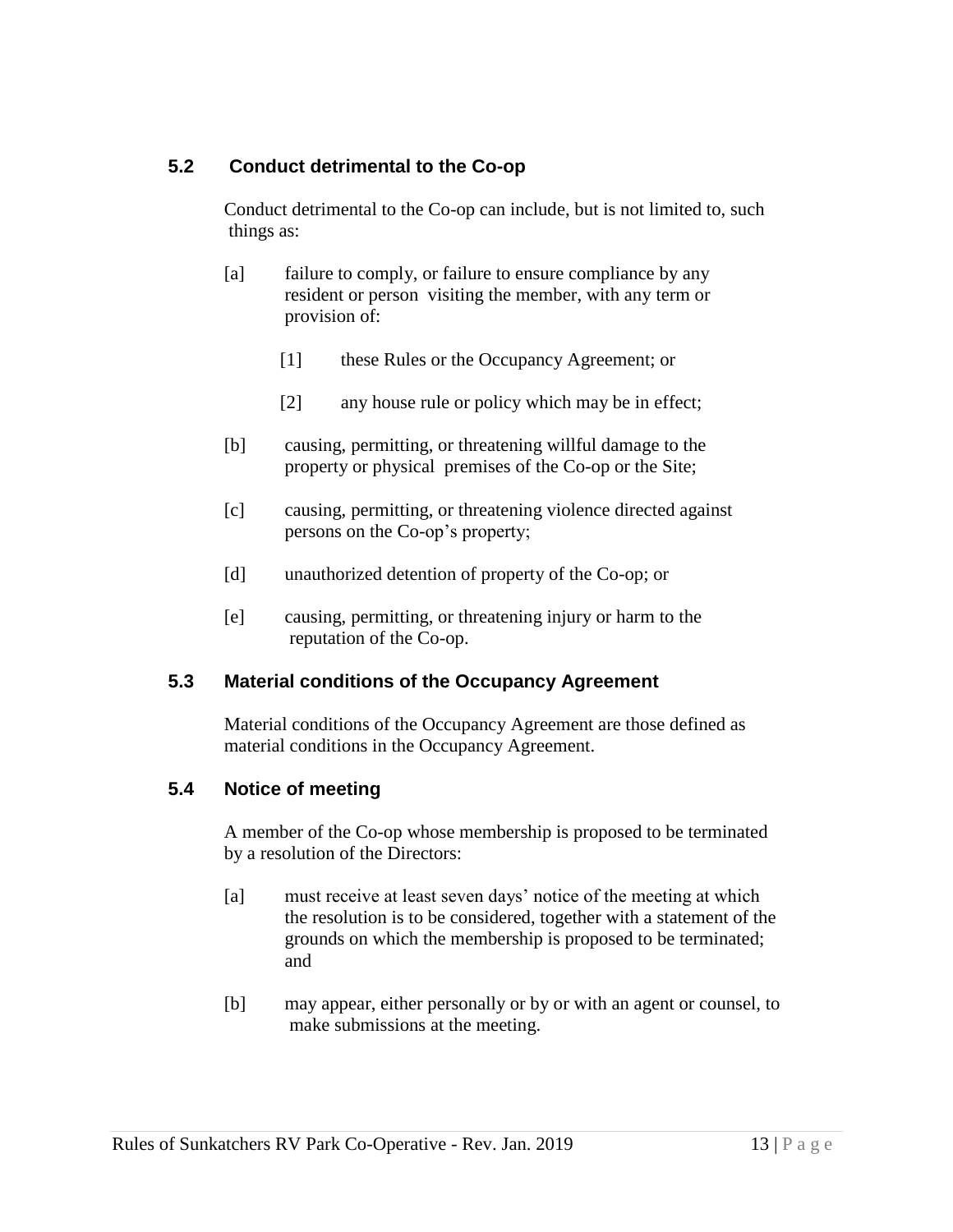## **5.5 Notice of outcome of the meeting**

Within seven days after the date on which a proposed resolution to terminate the membership:

- [a] is withdrawn;
- [b] is defeated because it does not receive the required majority of three-quarters of all Directors; or
- [c] is passed by the required majority of three-quarters of all Directors,

the Directors must deliver written notice of the outcome to the member.

## **5.6 Notice of appeal of termination**

A person whose membership has been terminated by the Directors may appeal the decision of the Directors at the next meeting of the Co-op by delivering a written notice of appeal to the Co-op within seven days after the date of delivery of the written notice given to the member advising the member of the termination of their membership.

## **5.7 Appeal of termination**

A person whose membership in the Co-op is terminated by the Directors and who appeals the termination of the membership continues to be a member of the Co-op, despite the resolution of the Directors, unless the members, at the general meeting to which the appeal is brought, confirm the termination of membership:

- [a] by a special resolution, if the membership is terminated for the "conduct detrimental" of the member, as described in Rules 5.1 and 5.2; or
- [b] by an ordinary resolution, if the membership is terminated for non-payment of occupancy charges or any other amount due by the member to the Co-op or for a breach of a material condition of the Occupancy Agreement, as described in Rules 5.1 and 5.3.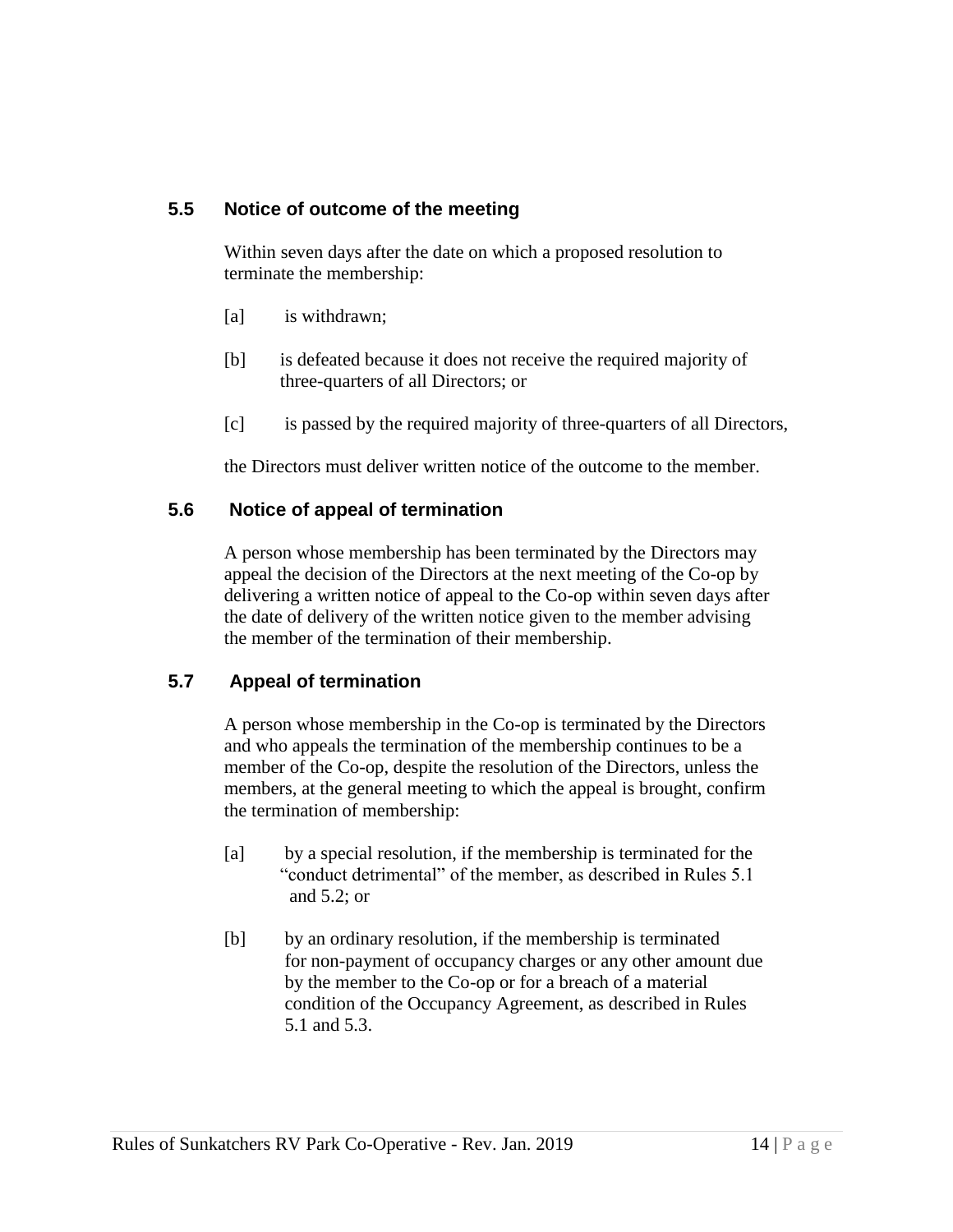## **5.8 Confirmation of termination**

If the members of the Co-op confirm the termination of a person's membership by the Directors, the Co-op must promptly notify the person with:

- [a] a notice that the ordinary resolution or special resolution, as the case may be, confirming the termination was passed by the members; and
- [b] a notice as prescribed by the Act, setting out the person's right to appeal the termination to the Supreme Court of British Columbia, as well as copies of forms 59, 59B, and 59C of Appendix A of the *Supreme Court Rules B.C. Reg. 221/90* or such other forms as prescribed by the Act and the *Cooperative Association Regulation*, as amended from time to time.

## **5.9 Appeal to the Supreme Court of British Columbia**

A person who has been given notice under Rule 5.8 may appeal the termination to the Supreme Court of British Columbia, in the manner provided in the Act, before the expiry of 30 days from the date of delivery of the notice.

## **5.10 Court filing fees**

At the written request of the member appealing the termination, and if the member is not in arrears for any monthly occupancy charge, the Co-op must issue to the member a cheque payable to the Minister of Finance (or to the member for reimbursement), for the amount of the fee required by the Supreme Court of British Columbia to file a notice of appeal of the termination. If there is a dispute between the member and the Co-op respecting the amount of the occupancy charge, then the amount of the occupancy charge for the purposes of this Rule 5.10 must be the amount of that charge that is not in dispute.

## **5.11 Timing of request for filing fees**

The request under Rule 5.10 must be made by the member within ten days after the day the member is served with notice of termination under Rule 5.8. If the member fails to make the request within this time, the Co-op may, but need not, issue the cheque for the filing fee.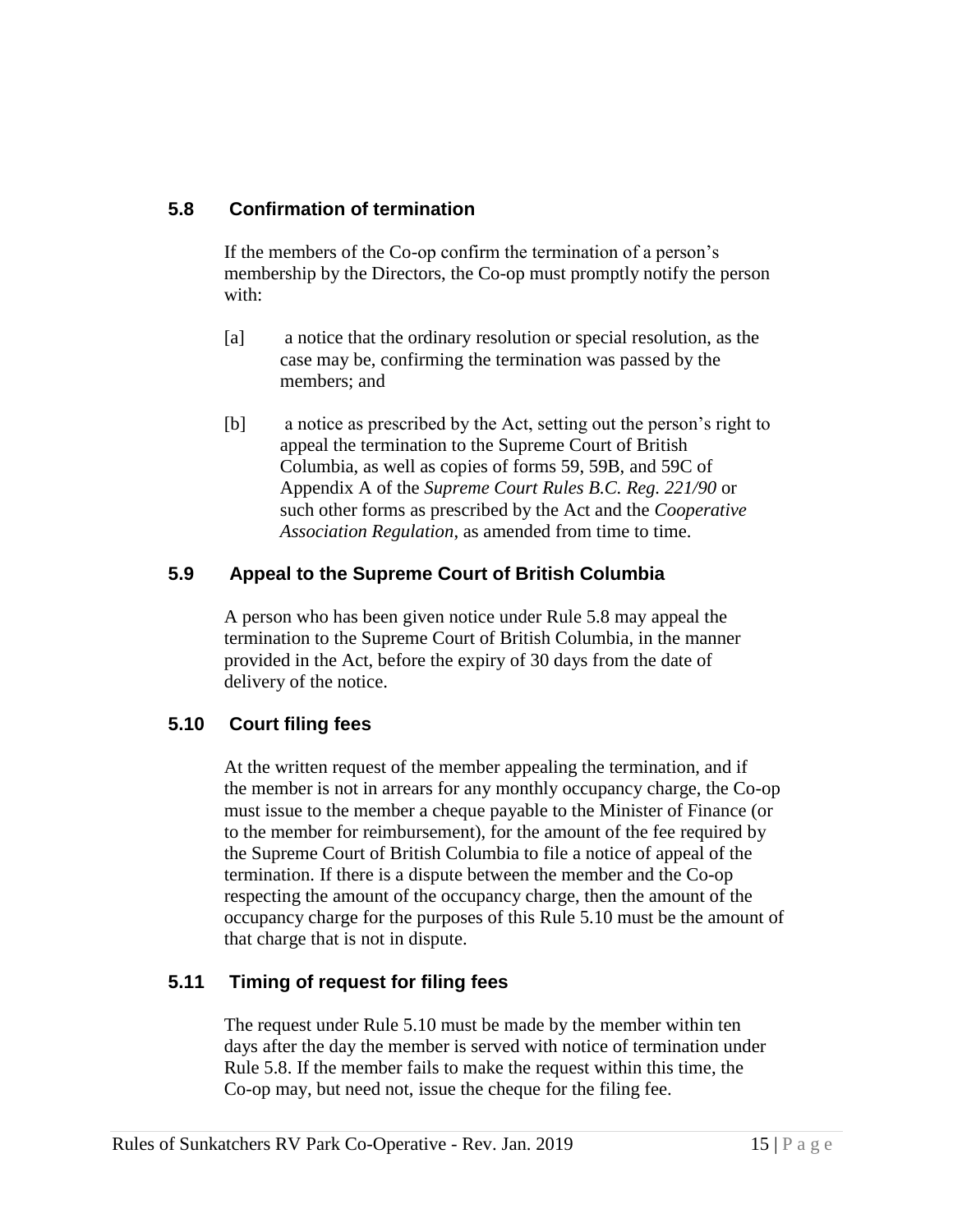#### **5.12 Certain sections of the Act and these Rules do not apply**

Sections 156 (i.e. oppression remedy) and 208 (i.e. arbitration) of the Act and Rule 25 of these Rules (i.e. dispute resolution) do not apply to terminations under Rule 5.

## **RULE 6 Miscellaneous matters re: withdrawal or termination of membership**

## **6.1 Possession and occupancy rights**

The right of a member, or that of any person residing on the site, to possession or occupancy of the Site is terminated upon withdrawal from membership, termination of membership, or if membership ceases for any other reason.

## **6.2 Refund of amount paid for shares**

Subject to any liens of the Co-op and the right of the Co-op to set off any amounts due to the Co-op by the member, and subject to the provisions of the Act, a person who withdraws from membership, whose membership is terminated, or whose membership ceases for any other reason, is entitled to a refund of the amount the member paid for shares and contributed capital, if the member:

- [a] and all other residents of the Site, have vacated the Site,
- [b] has paid all amounts due by the member to the Co-op, and
- [c] has returned to the Co-op the share certificate.

## **6.3 No release from debts or obligations**

Withdrawal from membership, termination of membership, or cessation of membership for any reason does not release the member from any debt or obligation owed to the Co-op.

#### **6.4 Withholding of refund**

The Directors may withhold the refund to which a member may otherwise be entitled until a purchaser satisfactory to the Directors purchases the shares of the member.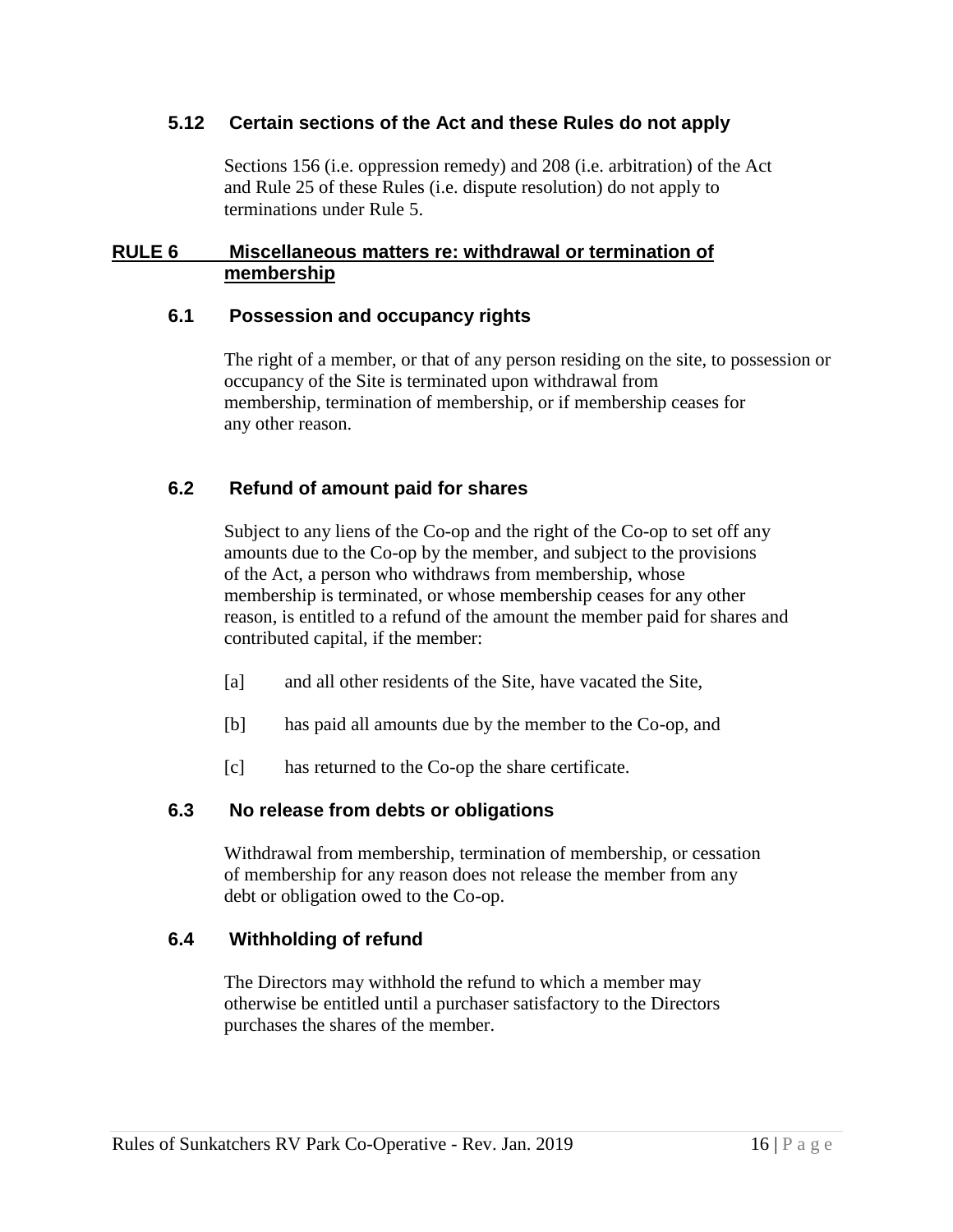#### **RULE 7 Share structure**

#### **7.1 Authorized share structure**

The authorized share structure of the Co-op is set out in the Memorandum and defined in rule 1.1.

#### **7.2 Investment shares**

The Co-op will not issue investment shares.

#### **RULE 8 Payment for shares**

#### **8.1 Payment for shares**

All shares must be paid for in cash.

#### **RULE 9 Share certificates**

#### **9.1 Issuing of share certificates**

The directors may in their discretion, but are not required to, cause the Co-op to issue share certificates in respect of shares of the Co-op.

#### **9.2 Form of Share Certificate**

Every share certificate issued by the Co-op must comply with the Act and be in a form approved by the Directors.

#### **9.3 Manual signing of share certificates**

Every share certificate issued by the Co-op must be signed manually by at least one Director or officer of the Co-op.

#### **RULE 10 Redemption of shares**

#### **10.1 Requirements of Redemption**

A member may not transfer his shares except by redemption to the Co-op for an amount equal to the Capital Share Value of such shares.

#### **10.2 Form of Redemption**

The withdrawing member shall deliver the shares certificate to the Co-op stating that he is applying for redemption. If the certificate has been lost or destroyed the directors may, at their discretion and upon such conditions as they may specify, waive the requirement for delivery of the certificate.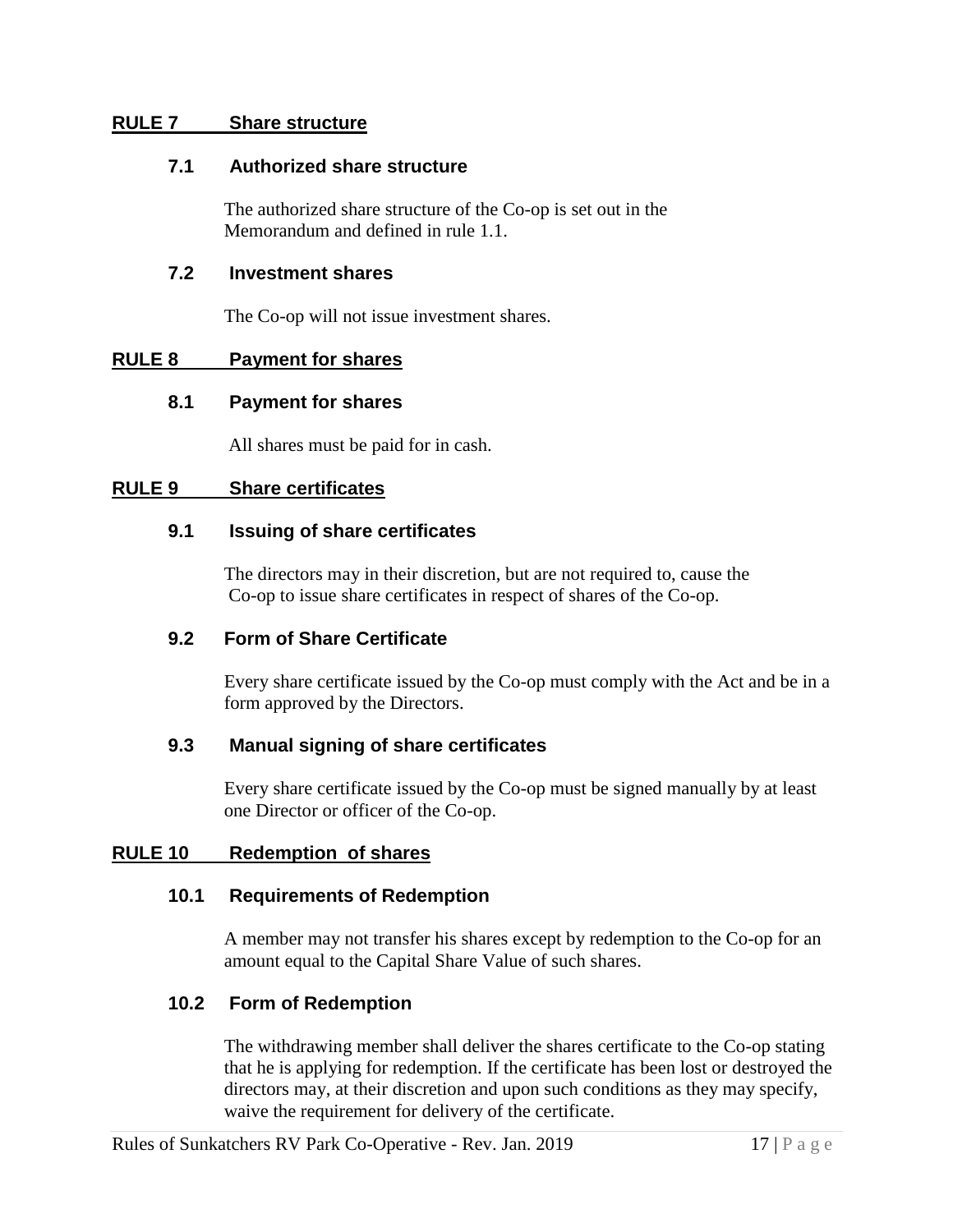## **10.3 Approval of application for redemption**

The approval of an application for redemption of shares may be refused by the Directors until such time as a new member satisfactory to the Directors can be found to replace the withdrawing member.

## **RULE 11 Transmission of shares**

## **11.1 Procedure on death of a member**

The person entitled to the shares of a deceased member, on providing proof satisfactory to the Directors of the death of the member and the person's entitlement, may:

- [a] if the person is not a member, apply under Rule 2 for membership in the Co-op;
- [b] apply to the Directors to redeem the shares.

## **11.2 Redemption of shares of a deceased member**

If the person entitled to the shares of a deceased member does not qualify for membership under Rule 2 or the Directors do not approve the transfer of shares to that person, the Co-op must, subject to the provisions of the Act, redeem those shares by paying to that person, within 60 days of the date on which the person provided the Co-op with proof of their entitlement, the amount paid up on shares.

#### **11.3 Redemption of shares on bankruptcy**

If a member becomes bankrupt, the Directors may in their absolute discretion, but need not redeem the shares of that person.

#### **RULE 12 Redemption of shares**

#### **12.1 Co-op authorized to purchase and redeem its shares**

Subject to the Act, the Co-op will redeem its shares at the price specified in the memorandum.

#### **12.2 Redemption of shares on cessation of membership**

Subject to these Rules and the Act, the Co-op must redeem the shares of a person who withdraws from membership, whose membership is terminated, or whose membership ceases for any reason.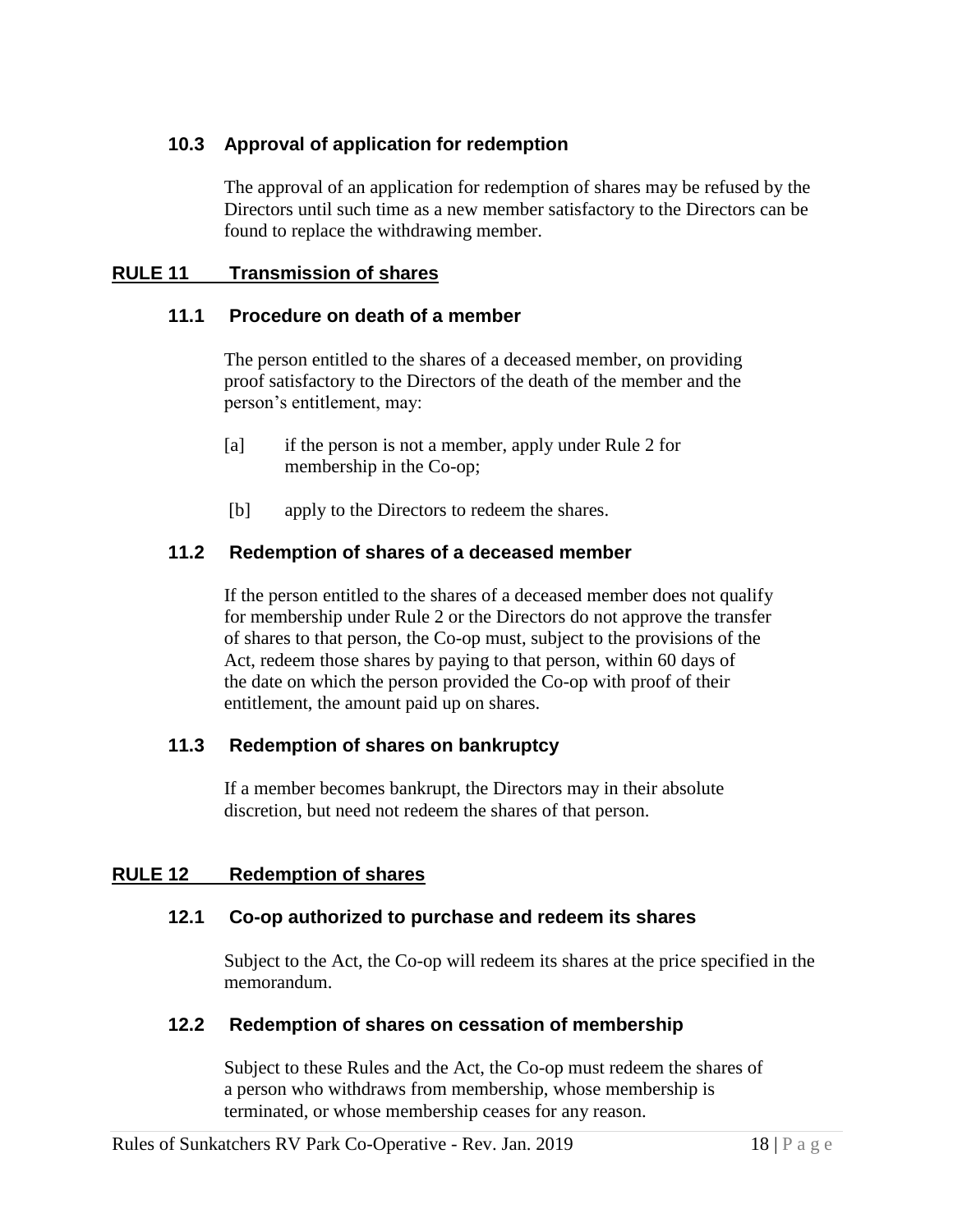## **12.3 Amount paid on redemption**

A member is entitled to the amount paid upon the shares on redemption by the Co-op.

## **12.4 Lien on shares**

The Co-op shall have a lien on a member's shares for a debt or any other amount whatsoever due to the Co-op by the member and the lien will extend to the proceeds of any redemption or sales of the shares.

## **12.5 Suspended Payment of Shares**

If an application for redemption of shares is approved but, in the opinion of the Directors**,** the payment of the Capital Share value would impair the financial position of the Co-op, the Directors shall suspend payment of the Capital Share Value. The Directors shall not suspend such payment for longer than one year unless the suspension is approved by special resolution.

## **12.6 Debt to be satisfied first**

Upon any sale or redemption of shares, the Directors must apply the proceeds of the sale or redemption in satisfaction of the lien of the Co-op by the member and any surplus or excess from the proceeds will be paid to the member or other person entitled to the shares.

#### **RULE 13 Register of members**

.

#### **13.1 Register must be kept and maintained**

The Co-op must keep and maintain a register of members which shall contain the following:

- [a] the names and addresses of the members, the number of shares held by each member and the amount paid on each share;
- [b] the date on which the name of any person was entered in the register as a member; and
- [c] the date on which any person ceased to be a member.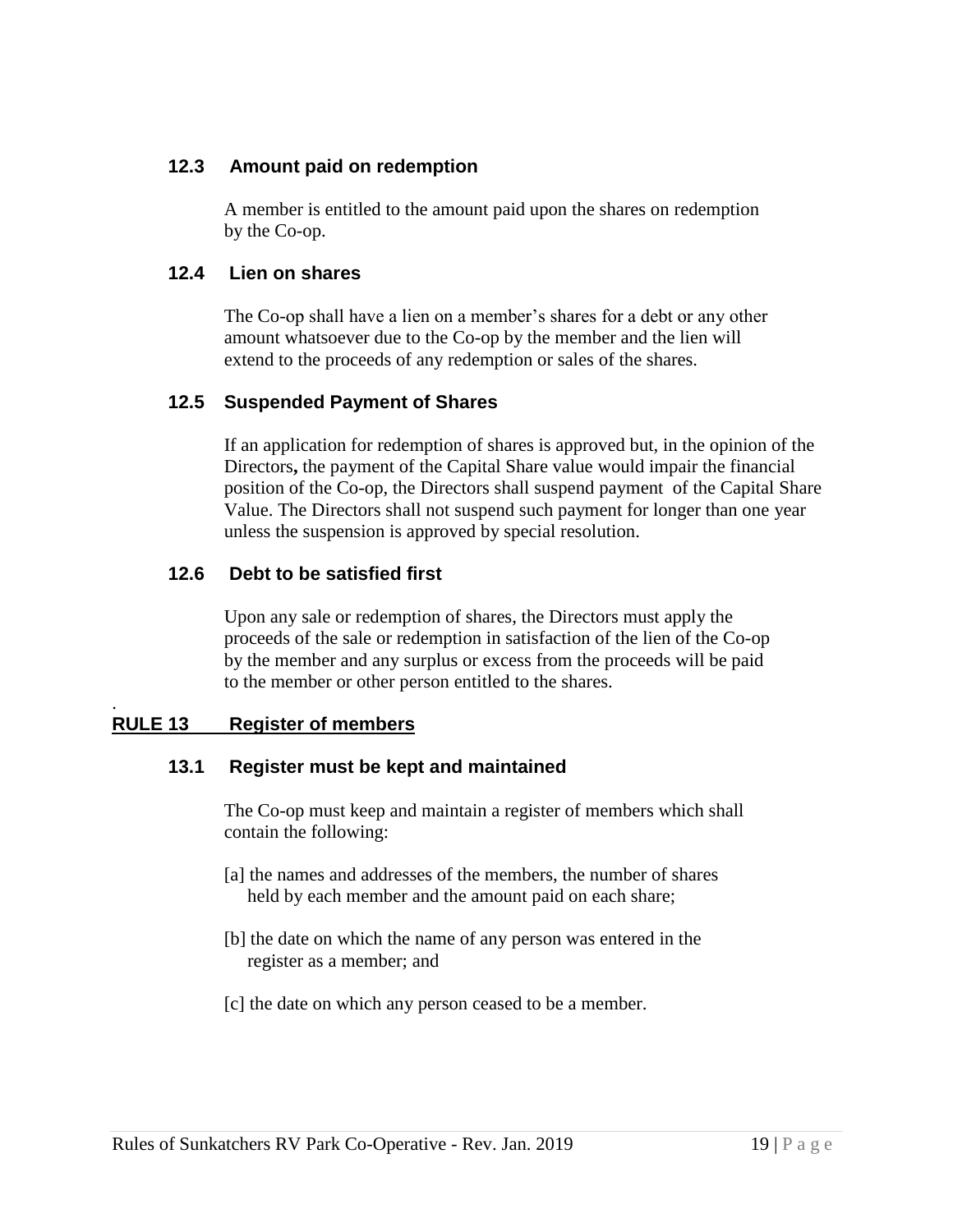## **RULE 14 General meetings of the Co-op**

#### **14.1 The Annual General Meeting**

The Co-op must hold an Annual General Meeting at least once each calendar year and which meeting must take place not later than four months after the fiscal year end of the Co-op, but the Registrar may approve of the meeting being held on a suitable date close to the date when the meeting ought to have been held.

## **14.2 Business of the Annual General Meeting**

At each Annual General Meeting, and subject to the Act, the following business must be considered:

- [a] report of the Directors;
- [b] financial statement;
- [c] auditor's report;
- [d] election or appointment of Directors; and

[e] appointment of auditor.

#### **14.3 Order of business**

The order of business at the Annual General Meeting, to the extent appropriate in the circumstances and subject to the approval of the members at the meeting, must be as follows:

- [a] call to order;
- [b] approval or variation of agenda;
- [c] minutes of preceding meeting to be disposed of;
- [d] business arising out of minutes;
- [e] financial statements;
- [f] report of the auditor;
- [g] appointment of the auditor;
- [h] report of the Directors and any committees;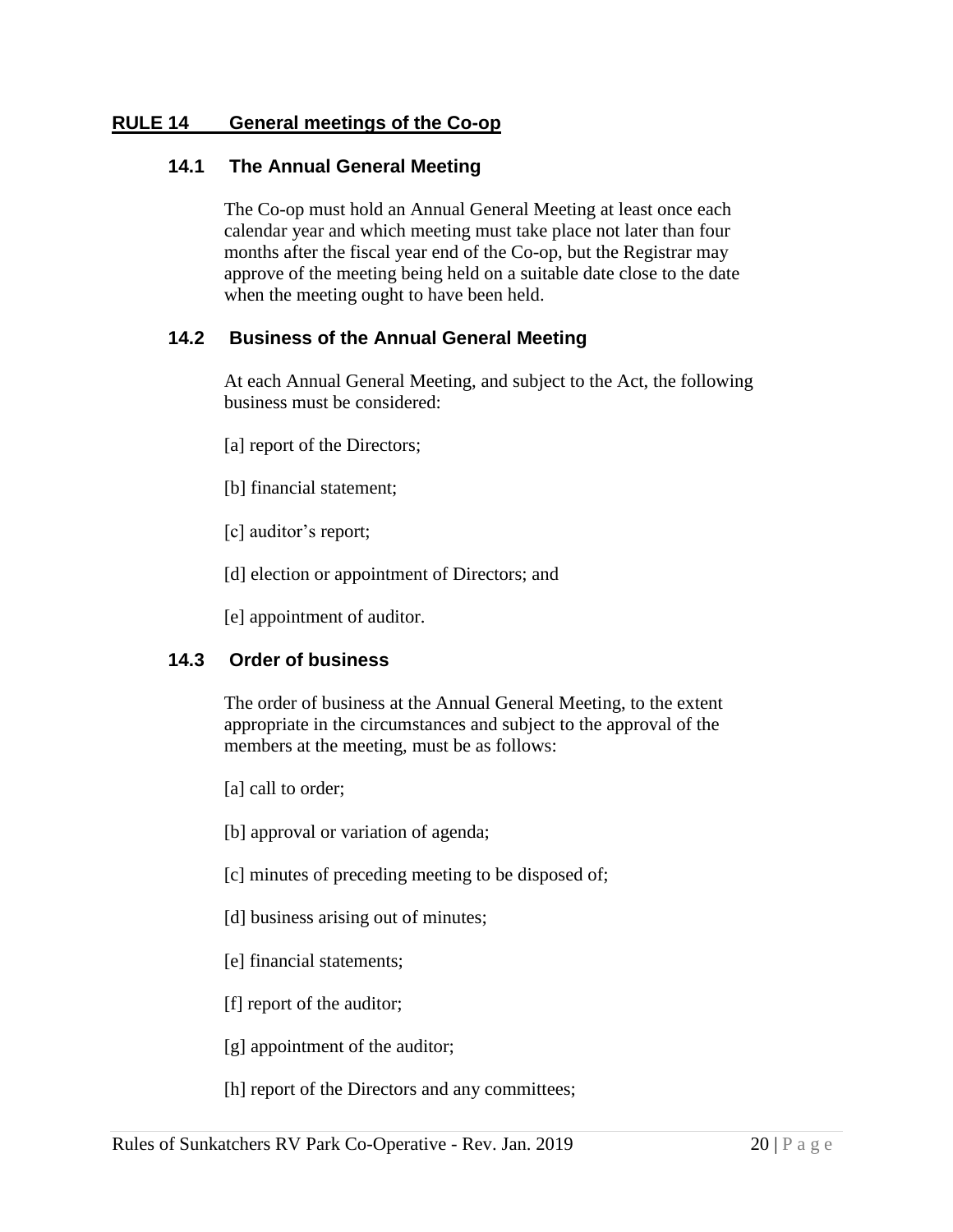[i] election of Directors;

[j] special business, unfinished business, and new business; and

[k] adjournment.

## **14.4 Frequency of general meetings**

In addition to the Annual General Meeting, the Directors must call a general meeting not less than once each year to review the business and operations of the Co-op and any other business as may be brought before the meeting, on a day and at an hour and place determined by the Directors in their discretion.

## **14.5 Calling of special general meetings**

The Directors may call a special general meeting when they think fit and must call a special general meeting when requisitioned to do so in accordance with the Act.

## **14.6 Order of business at general meetings other than the Annual General Meeting**

The Directors may, subject to the approval of the members at the meeting, determine the order of business at a general meeting, other than the Annual General Meeting, which is governed by Rule 14.3.

## **14.7 Time and place of general meetings**

General meetings must be held at the time and place in British Columbia that the Directors specify.

## **14.8 Notice of meeting to be given**

Every member and the auditor must receive:

- [a] at least 14 days' notice of every Annual General Meeting of the Co-op and of every general meeting at which a special resolution is to be proposed; and
- [b] at least 14 days' notice of any other type of general meeting.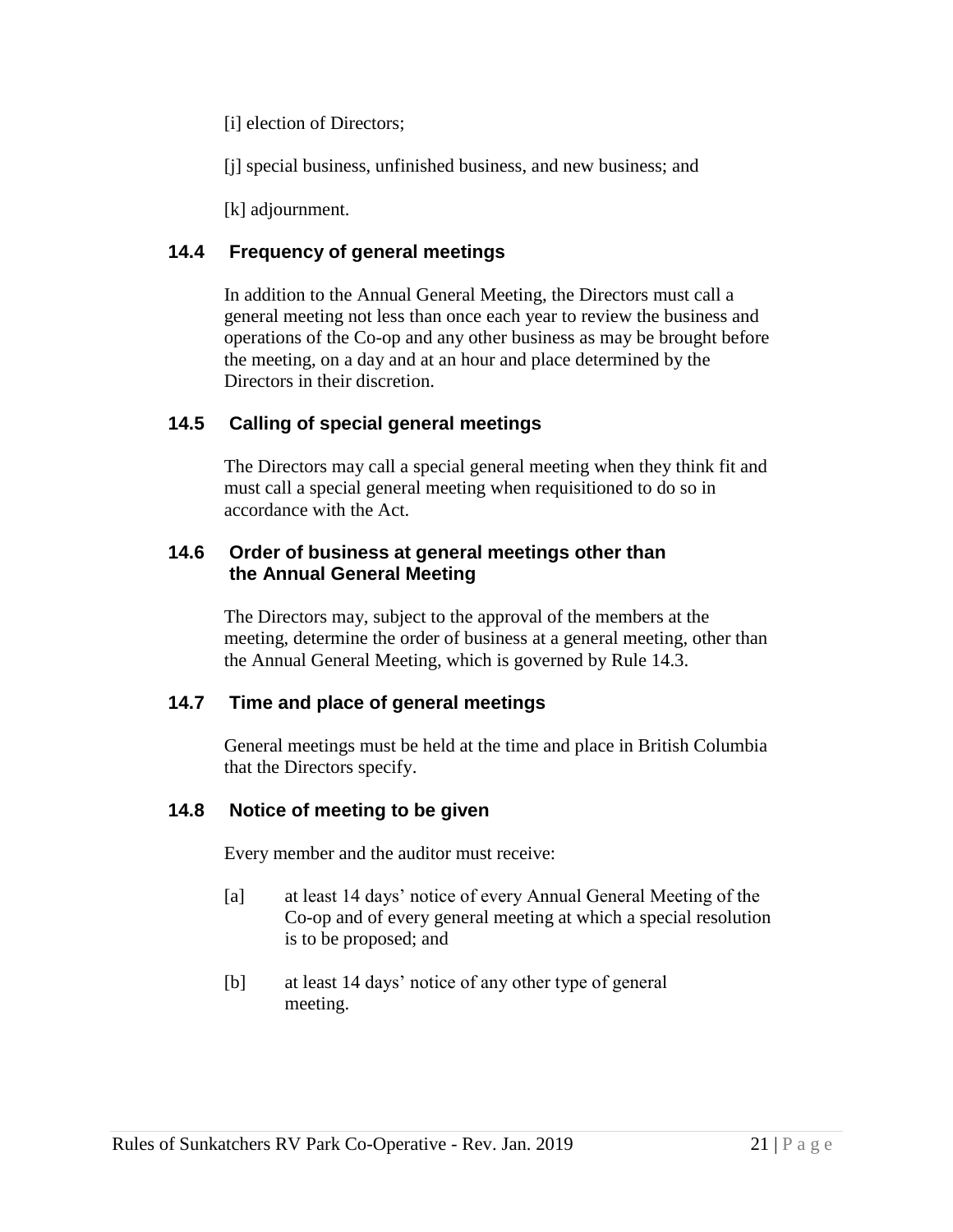## **14.9 Notice must specify**

The notice of meeting must specify:

- [a] the place, day, and the hour of the meeting; and
- [b] the general nature of the business to be considered at the meeting.

#### **14.10 Notice of special resolution**

If a special resolution is to be proposed at a general meeting, the notice of the meeting must include the full text of the special resolution. If amendments to the text of the special resolution are reasonably anticipated to be made, the notice of the meeting shall state that amendments may be considered and voted upon by the members at the meeting.

#### **14.11 Financial statement**

A copy of the financial statement that is to be placed before the Annual General Meeting must be provided to the members in advance of the date of the meeting.

#### **14.12 Meeting valid despite failure to give notice**

The accidental omission to give notice of any general meeting to, or the non-receipt of any notice by, a member or person entitled to receive notice, or any error or omission in the notice does not in itself invalidate any proceedings at that meeting.

#### **14.13 Requirement for quorum**

No business, other than the election of a chair and the adjournment of the meeting, may be transacted at any general meeting unless:

- [a] a quorum of 1/4 of the members entitled to vote are present in person at the commencement of the meeting; and
- [b] at all times not less than twelve members are personally present.

#### **14.14 Lack of quorum**

If within 30 minutes from the time appointed for a general meeting a quorum is not present, the meeting, unless the notice of meeting specifies otherwise as to adjournment, is dissolved.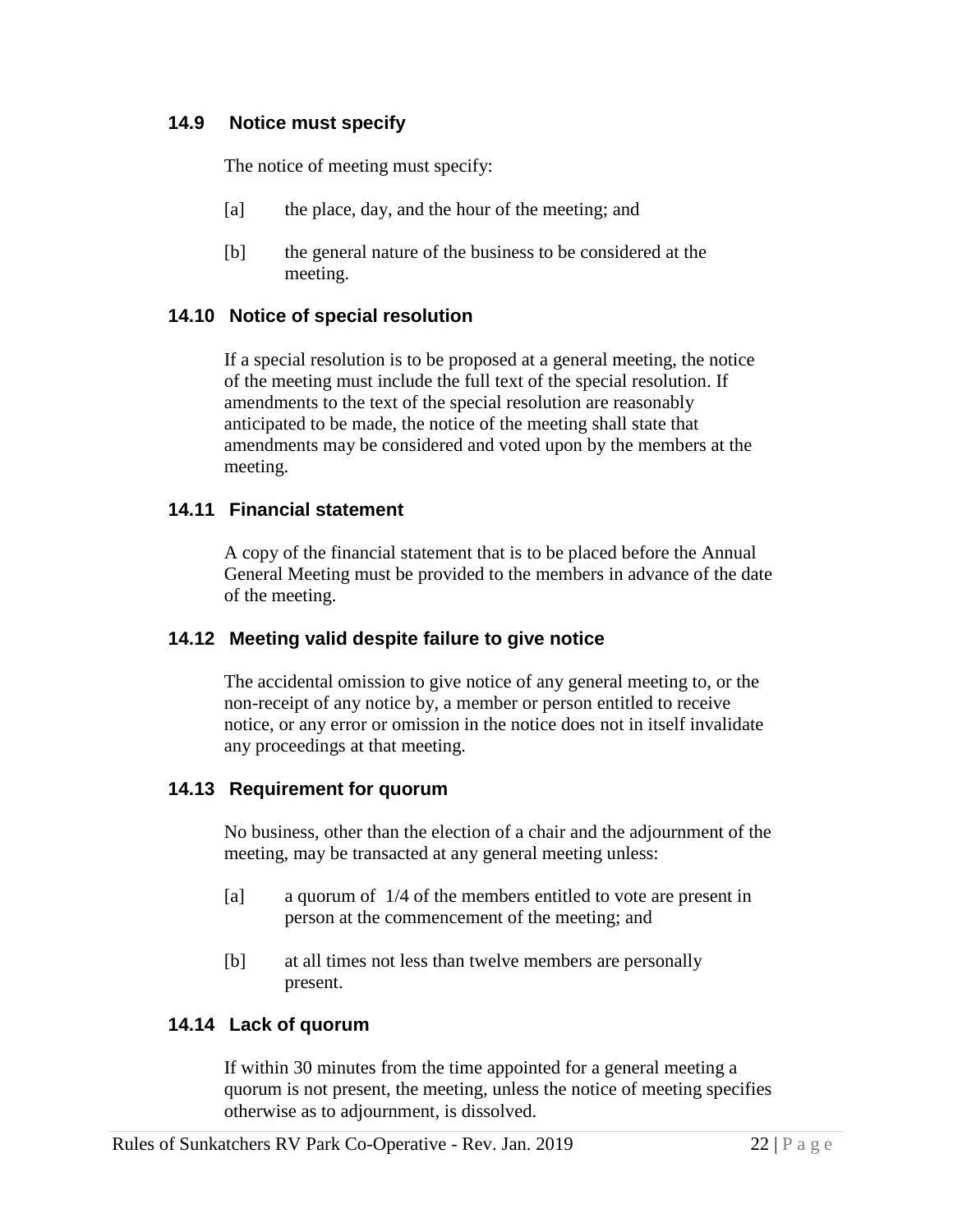#### **14.15 Adjournment of a meeting at which quorum is present**

Despite any other provision of Rule 14, the chair of the meeting may, and if so directed by the members must, adjourn a meeting at which quorum is present from time to time and from place to place, but no business shall be transacted at any adjourned meeting other than the business left unfinished at the meeting from which the adjournment took place.

#### **14.17 Chair**

Every general meeting will be chaired by:

- [a] the president; or
- [b] the vice-president, if the president is absent, unable, or unwilling to chair the meeting,

unless the majority of the Directors choose another person, to be the chair.

#### **14.18 If no chairperson**

If there is no such chairperson present within 30 minutes after the time appointed for holding the meeting, the members present at a general meeting must elect a member to chair the meeting.

#### **14.19 Recording secretary**

The Directors must appoint a recording secretary, who need not be a member, for the general meetings.

#### **14.20 Minutes of meetings**

The minutes of all resolutions and proceedings at a general meeting must be filed in the books provided by the Directors for that purpose.

#### **14.21 Persons entitled to be present at general meetings**

The only persons entitled to be present at a general meeting are members, the auditor of the Co-op, and others who are entitled or required under any provisions of the Act or these Rules. Other persons may be admitted to the meeting only on the invitation of the chair or with the consent of the members at the meeting.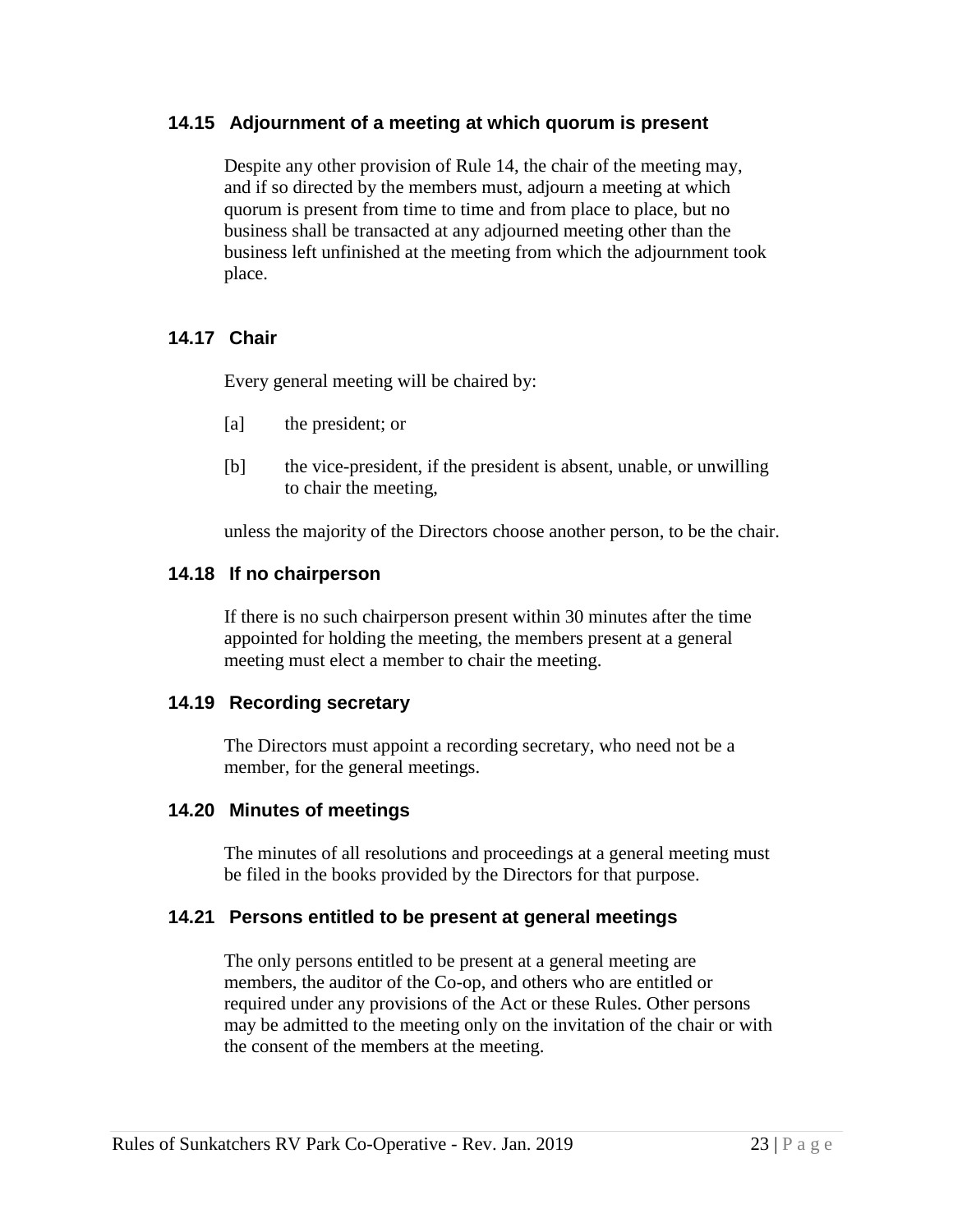## **RULE 15 Voting at general meetings**

#### **15.1 Actions to be determined by ordinary resolution**

At a general meeting, every motion must be determined by ordinary resolution unless otherwise required by the Act or these Rules.

#### **15.2 Chair not entitled to casting vote**

In case of an equality of votes,

- [a] the chair of a general meeting is not entitled to a second or casting vote; and
- [b] the motion is defeated.

#### **15.3 Decisions by show of hands or secret ballot**

Unless otherwise provided in the Act or these Rules, every motion for a resolution put to a vote at a general meeting is to be decided on a show of hands unless, before the vote is taken, the chair designates, or three or more members request, a secret ballot.

#### **15.4 Declaration of result**

The chair must declare to the general meeting the decision on every motion in accordance with the result of the show of hands or the secret ballot, and that decision must be entered in the minutes of the meeting.

#### **15.5 Declaration is proof**

Unless a secret ballot is required or demanded, a declaration by the chair of the decision on a motion and an entry in the minutes to that effect, in absence of evidence to the contrary, shall be conclusive evidence of the result.

#### **RULE 16 Voting rights of members**

#### **16.1 Voting rights and restrictions**

Every member will have one vote on all matters to be decided by the members. Voting in an election of Directors, and on special resolutions and ordinary resolutions at a general meeting, may be in person at the meeting specified, or by proxy as per 16.3, whichever the member chooses.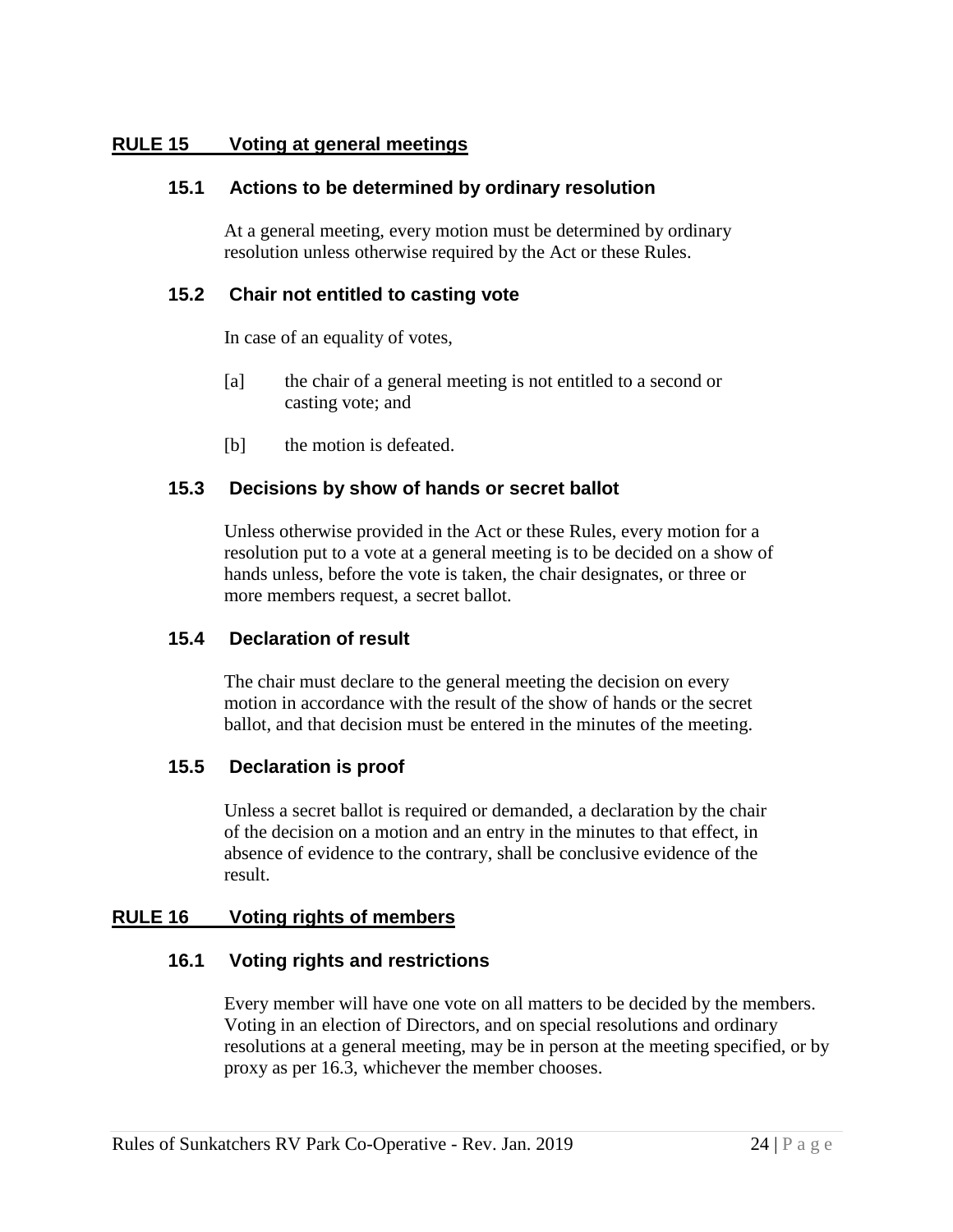## **16.2 Call on shares**

A member with an unpaid call on the member's shares may not exercise any right to vote.

## **16.3 Proxy voting**

- [a] Members are allowed to vote by proxy without regard to distance, at a meeting of the Sunkatchers RV Co-op Park or any adjournment of that meeting.
- [b] Proxies under this rule may be given only to a member of the Co op and the member to whom the proxy is given may not vote the proxy except in person at the meeting specified in the proxy or any adjournment of that meeting.
- [c] A member may not vote more than one [1] proxy.

#### **16.4 Production of evidence of authority to vote**

The chair of any meeting may, but need not, inquire into a person's entitlement to vote at the meeting and may make a determination as to the person's entitlement to vote.

#### **RULE 17 Directors**

#### **17.1 Duties of Directors**

The Directors must manage or supervise the management of the business of the Co-op in accordance with the responsibilities, duties, and powers set out in the Act, the Memorandum of the Co-op and these Rules and may exercise all the powers of the Co-op that are not required by the Act or the Rules to be exercised by the members.

#### **17.2 Policies**

The Directors may propose policies with respect to:

- [a] the operation and maintenance of the Co-op; and
- [b] the conduct of members and other persons in relation to the use and enjoyment of the Co-op and its property.

## **17.3 When policies take effect**

The policies do not take effect until approved by an ordinary resolution at a general meeting.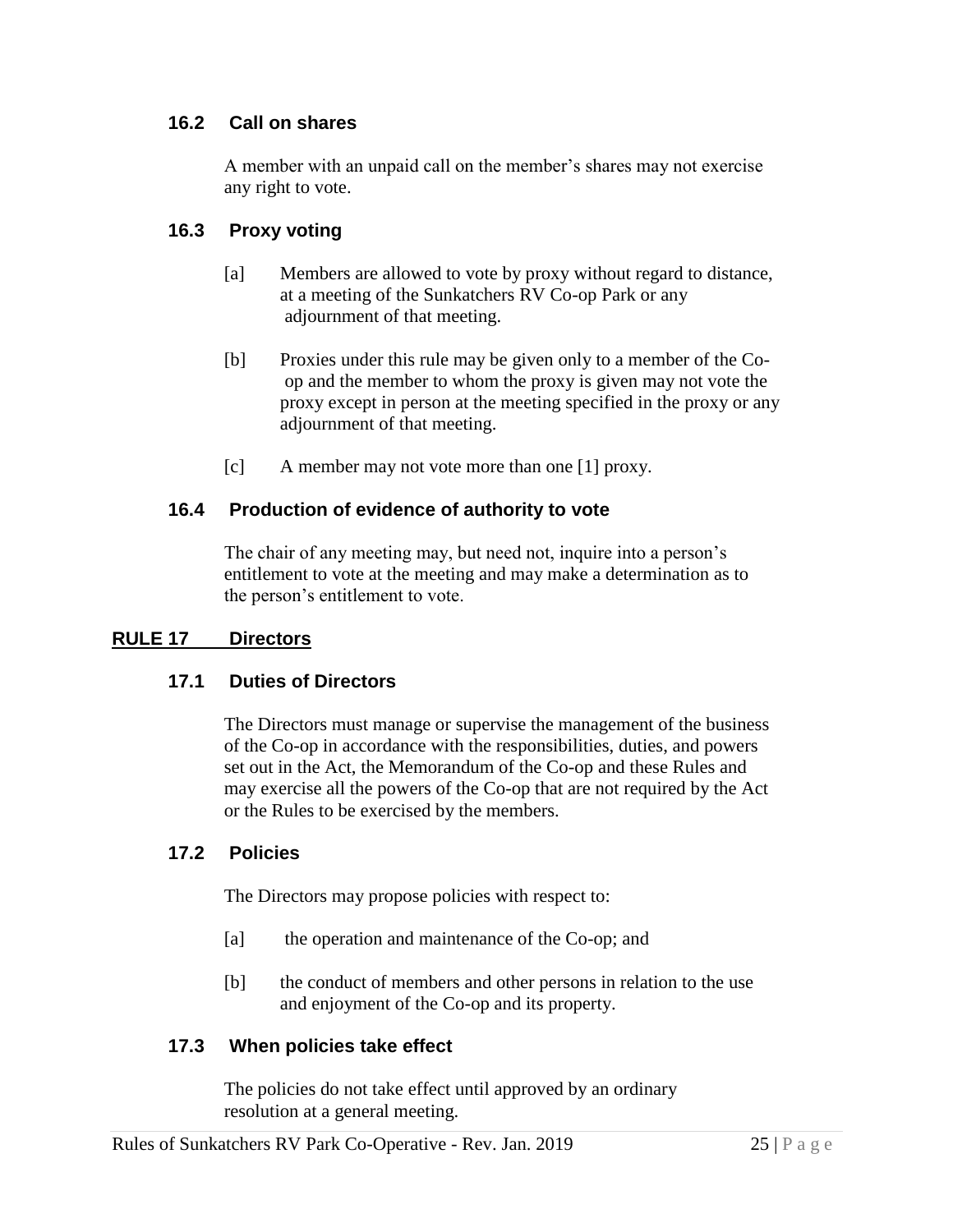## **17.4 Number of Directors**

The number of Directors may be set, increased, or reduced from time to time in a general meeting, but at all times, the number of Directors will not be less than three and unless otherwise determined will be nine.

## **17.5 Persons disqualified to act as Directors**

No person is qualified to become or act as a Director who is:

- [a] under the age of 18 years;
- [b] found by a court, in Canada or elsewhere, to be incapable of managing their own affairs;
- [c] an undischarged bankrupt;
- [d] convicted of an offence in connection with the promotion, formation, or management of a corporation or of an offence involving fraud;
- [e] not a member of the Co-op;
- [f] indebted to the Co-op and the indebtedness remains unpaid for more than 60 days unless payment is being made in accordance with a plan approved by the Directors; or
- [g] a person whose office as Director would be vacated under any provision of Rule 18.11
- [h] A person who has submitted their share in the cooperative for redemption would not be eligible to run for the Board of Directors. If however, the person is already a Director at the time of their submission, they may, with Board approval, continue to serve until their term as Director ends or their share has been accepted to redemption.

#### **17.6 Declaration of qualifications to act**

Before standing for election or appointment to serve as a Director, every person must declare in writing or in person at the meeting at which the election or appointment takes place that they consent to serve as a Director and that they are qualified to act as a Director.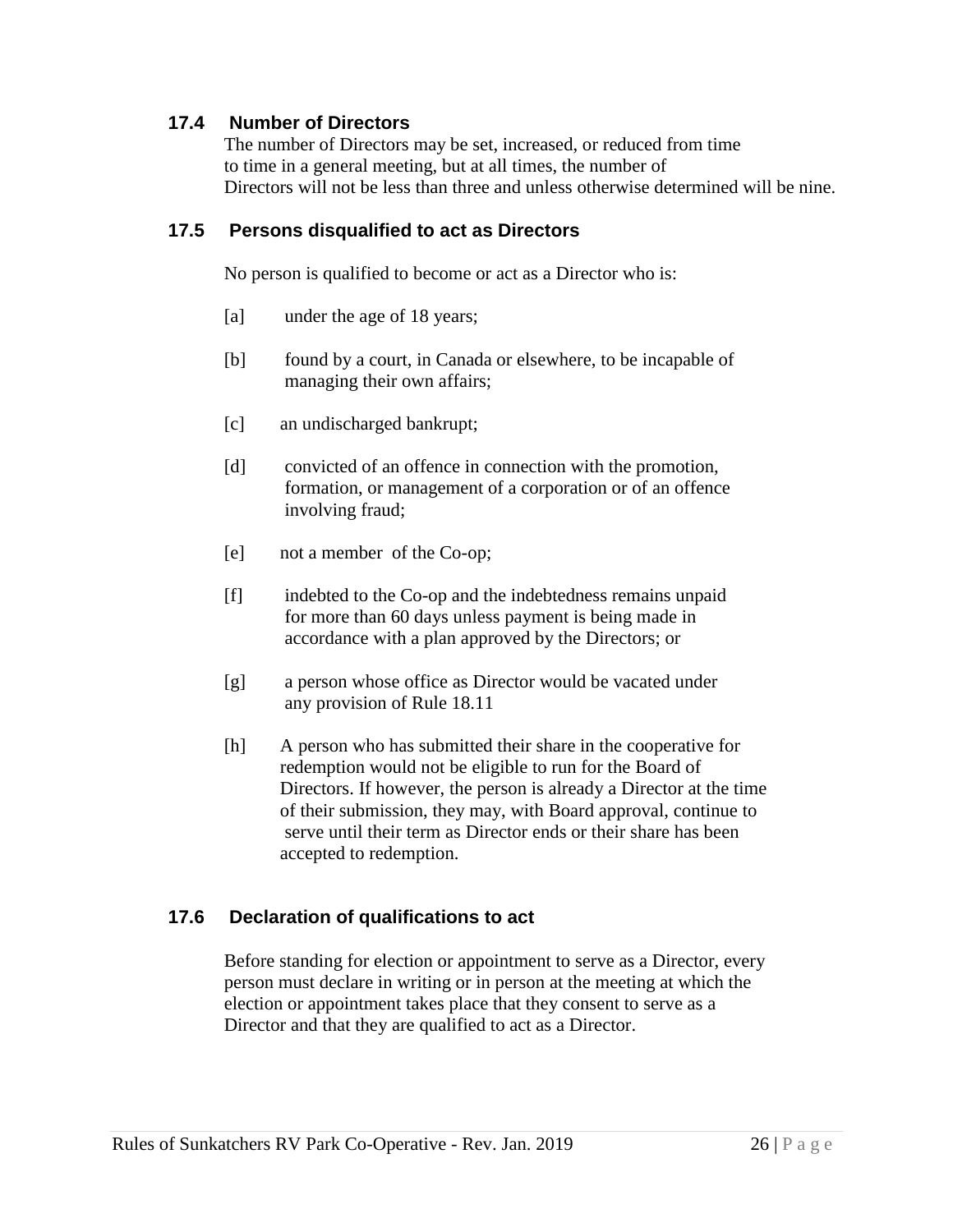## **17.7 Remuneration**

Directors will serve without remuneration and a Director must not receive, directly or indirectly, any profits from their position as Director but, in accordance with policies approved by the members, a Director may be paid reasonable expenses incurred in the performance of their duties as Director.

## **RULE 18 Election, appointment, and removal of Directors**

## **18.1 Election at Annual General Meeting**

At every Annual General Meeting, the Directors will be elected to fill the vacancies of Directors whose terms are expiring and any other vacancies as may then exist.

#### **18.2 Nomination of candidates**

A member may nominate a candidate for Director, or a member may volunteer to be a nominee for Director, either before or at a meeting at which Directors are to be elected.

## **18.3 Number of candidates**

If the number of candidates in an election for Directors exceeds the number to be elected at the election there must be an election by secret ballot.

## **18.4 Candidates declared elected**

If the number of candidates in an election for Directors is equal to or less than the number of Directors to be elected, subject to the minimum number of Directors required by these Rules, those nominated are declared elected and no election is required.

## **18.5 Directors elected according to number of votes**

In an election for Directors, the chair must declare elected the candidates who received the highest number of valid votes up to the number of Directors to be elected.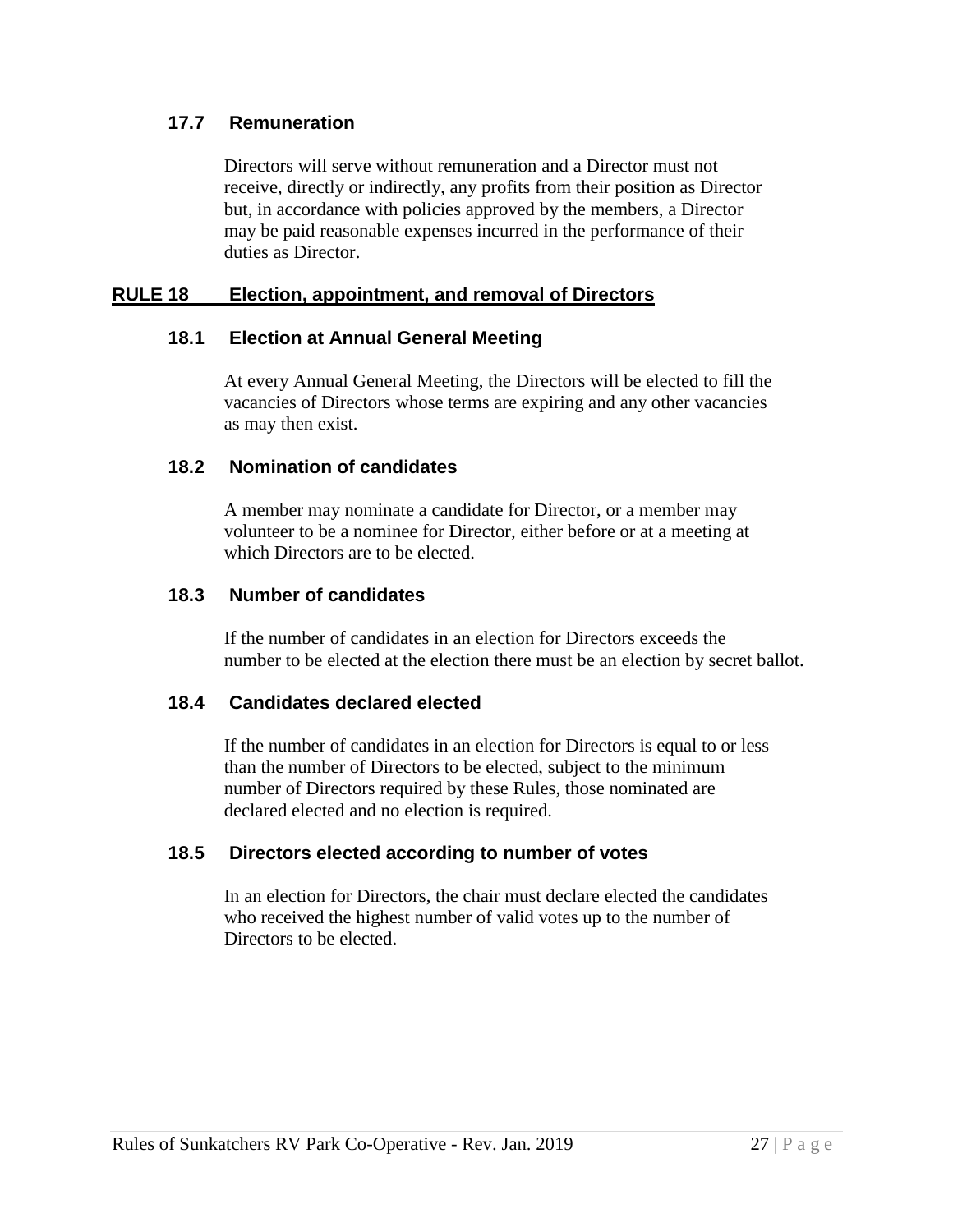## **18.6 If two or more candidates receive equal number of votes for last vacancy**

If two or more candidates receive an equal number of votes for the last vacancy on the Board, those candidates may agree on who will fill the vacancy, but if they cannot agree, the members will immediately hold a run-off election, by secret ballot, between those candidates who received an equal number of votes for the last vacancy, in which case, if the run-off election results in a tie vote, the last vacancy shall be decided by lot.

## **18.7 When term of office of Directors ends**

The term of office of a Director ends at the end of the Annual General Meeting at which a replacement is to be elected.

## **18.8 Term of office of Directors**

In the election of Directors held at each Annual General Meeting, the Directors must each be elected for a term of: two years, in a manner to ensure that no more than a simple majority of Directors is elected for a term of two years at any Annual General Meeting.

## **18.9 Further terms of office of Directors**

A Director must not serve as such for greater than a continuous period of four years, and the Director may again serve after an absence of at least one year. AMENDED JUNE 2015 to read: A Director can serve for more than a continuous period of four years providing they are elected in the usual manner every two years.

#### **18.10 Effect of vacancy on ability of Directors to act**

Despite any vacancy on the Board, the continuing Directors,

- [a] if and so long as the number of continuing Directors constitutes a quorum of the Board, may continue to function without filling the vacancy or may appoint a qualified member to fill the vacancy or may call a general meeting and hold a by-election to fill the vacancy, which new Director in either case will hold office for the balance of the term of the vacating Director, or
- [b] if the number of continuing Directors does not constitute a quorum of the Board, may appoint qualified members as Directors for the purpose of increasing the number of Directors for the sole purpose of calling a general meeting in order to hold a by-election by secret ballot to fill the vacancy.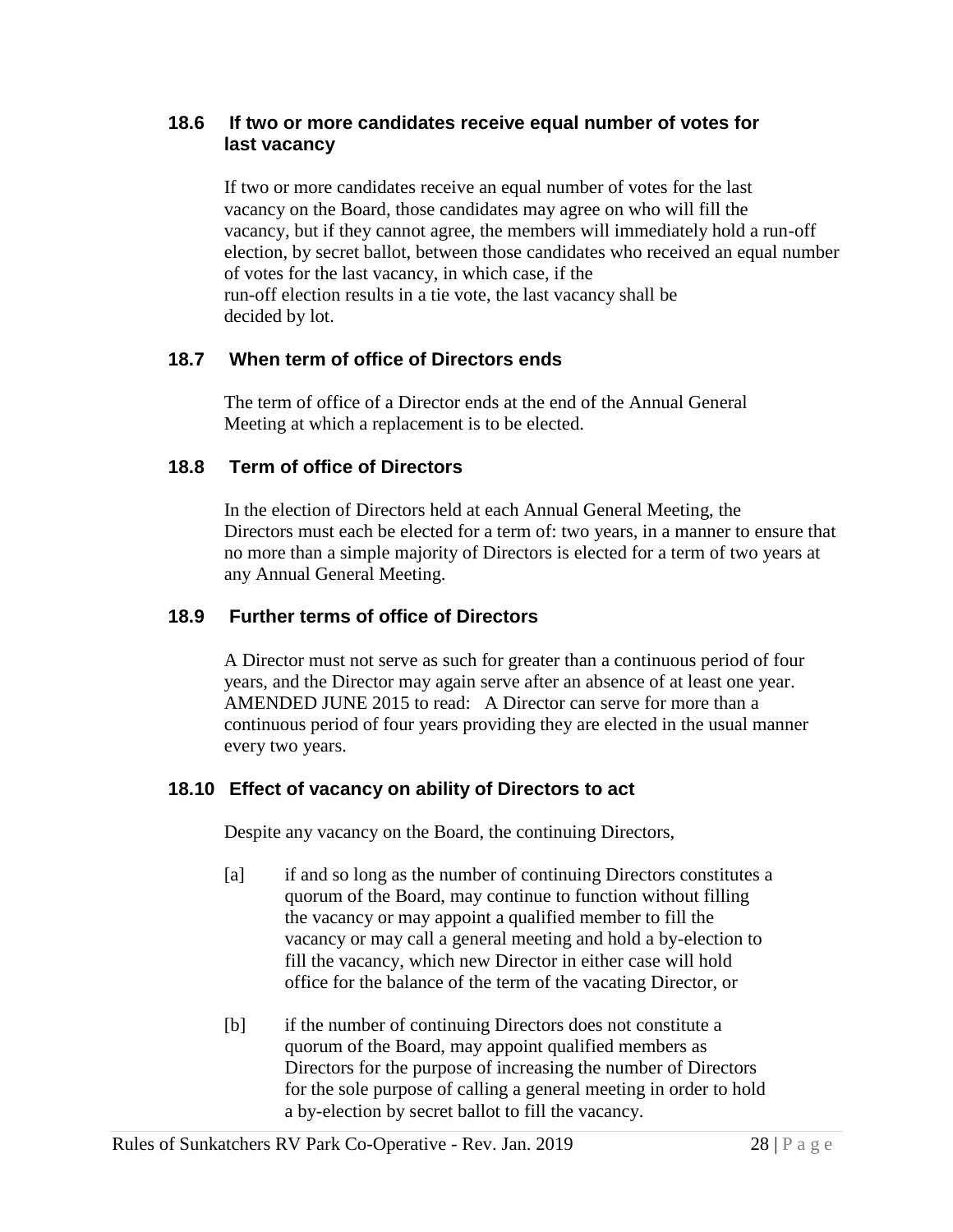## **18.11 Director ceasing to hold office**

A Director of the Co-op will cease to hold office if:

- [a] the term of office of that Director expires in accordance with the Act or these Rules;
- [b] the Director is removed in accordance with Rule 18.12;
- [c] the Director dies;
- [d] the Director resigns in writing;
- [e] the Director ceases to be qualified under any provision of Rule 17.5;
- [f] the Director ceases to be a member;
- [g] the Director ceases to live on the site on a full-time basis as their principal residence;
- [h] the Director is absent from three consecutive regular meetings of the Directors without the consent of the Directors;
- [i] the Director holds any office of profit under the Co-op;
- [j] a person related to the Director by blood or marriage, or a person residing on the same Site as the Director, accepts a position as an employee of the Co-op;
- [k] a person residing on the same Site as the Director is serving as a Director at the same time, in which case the office of the Director last elected or appointed will be vacated;
- [l] the Director is a shareholder, Director, or employee of a corporate entity with whom the Co-op considers entering into or has entered into a contract, unless the Director complies with the provisions of Rule 22; and
- [m] the Director considers entering into or has entered into a contract directly with the Co-op, unless the Director complies with the provisions of Rule 22.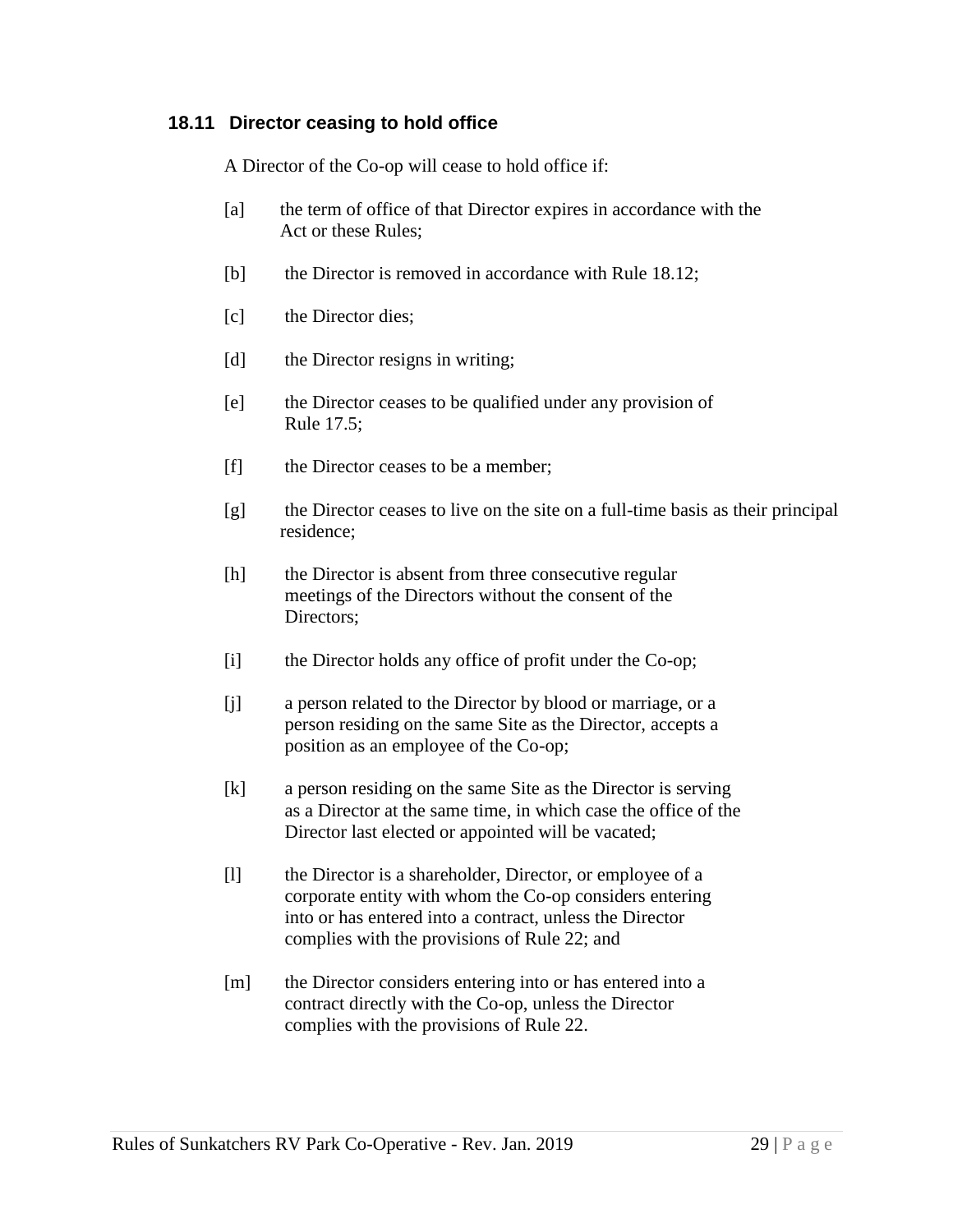#### **18.12 Removal of Director**

A Director may be removed before the expiration of the Director's term of office by a special resolution. The Director, if any, who is to fill the vacancy, must be elected by the members at a general meeting.

#### **18.13 Validity of acts of Directors**

Every act of a Director of the Co-op is valid, despite any defect in the Director's appointment, election, or qualification.

#### **RULE 19 Meetings of Directors**

#### **19.1 Regulation of meetings**

Subject to the Act and these Rules, the Directors may meet together to conduct business, adjourn, and otherwise regulate their meetings, as they consider appropriate.

#### **19.2 Time and place of meetings**

Meetings of the Directors must be held at the time and place in British Columbia that they determine is appropriate, and if they don't determine the time and place, the president or any two Directors may make that determination.

#### **19.3 Who may call meetings**

The president may, and the secretary of the Co-op on the written request of three Directors must, call a meeting of the Directors at any time.

#### **19.4 Quorum of the Board**

The quorum necessary for the transaction of business may be fixed by the Directors, and unless so fixed shall be five.

#### **19.5 Meeting valid despite failure to give notice**

The accidental omission to give notice of any meeting of the Directors to, or the non-receipt of any notice by, a Director does not in itself invalidate any proceedings at that meeting.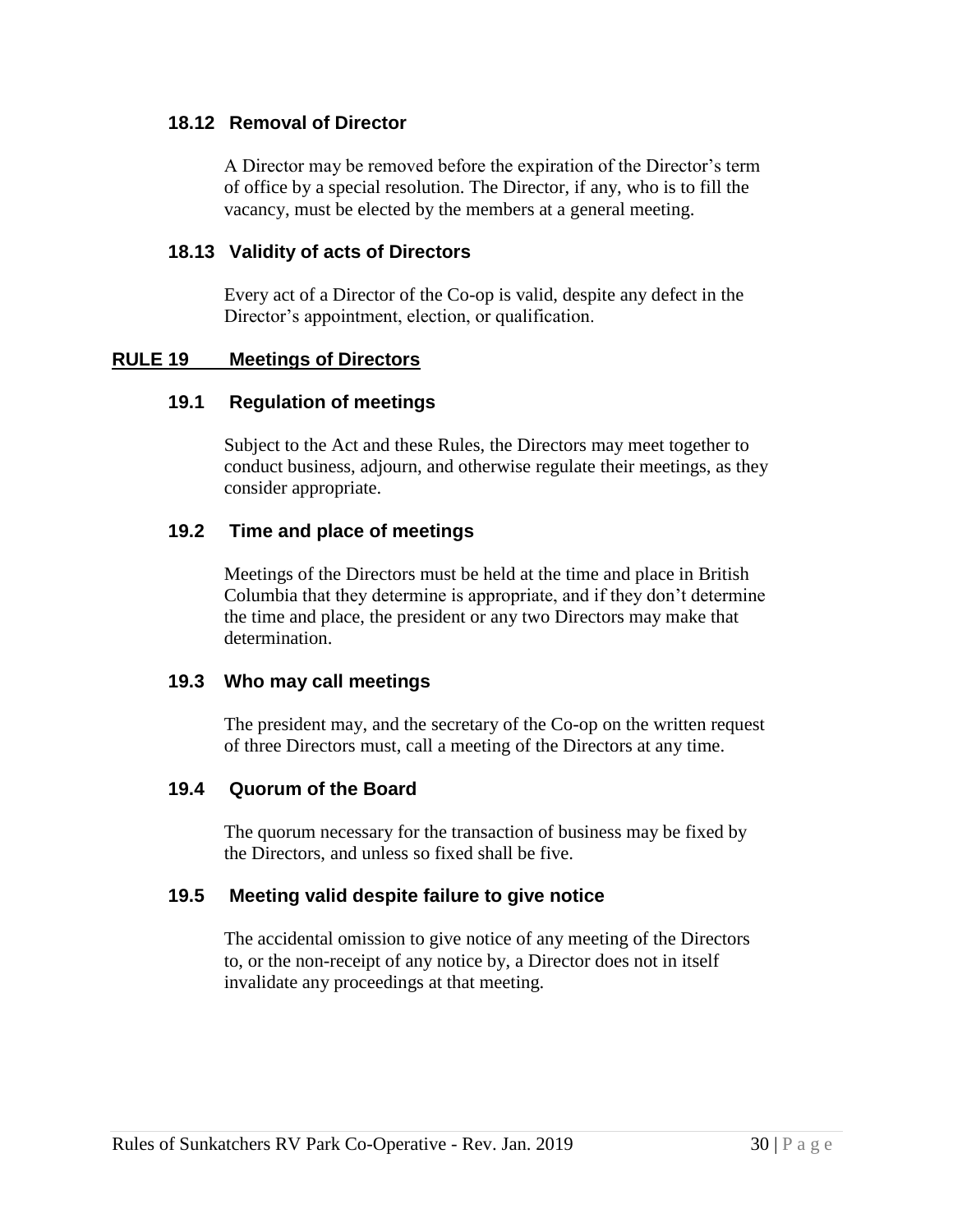## **19.6 Chair**

Every meeting of the Directors will be chaired by:

- [a] the chairman; or
- [b] the vice-chairman, if the chairman is absent, unable, or unwilling to chair the meeting, unless the majority of the Directors choose another personto be the chair.

## **19.7 Voting at meetings**

Questions arising at any meeting of the Directors are to be decided by a majority of votes, unless the Act or these Rules require otherwise, and in the case of an equality of votes,

- [a] the chair of the Directors' meeting is not entitled to a second or casting vote; and
- [b] the motion is defeated.

## **19.8 Minutes of the Directors' meetings**

The Directors must cause minutes of the following to be filed in books provided for the purpose:

- [a] all appointments of officers made by the Directors;
- [b] the names of the Directors present at each meeting of Directors or of any committee of Directors; and
- [c] all resolutions and proceedings at all meetings of the Directors, or any committee of Directors.

#### **19.9 Directors must sign in at meetings**

A Director who is present at a meeting of the Directors or of a committee of Directors must sign their name in a book kept for that purpose, but a failure to sign does not invalidate the meeting.

#### **19.10 Transaction of business by written resolution**

A resolution of the Directors signed by all Directors shall have the same force and effect as if passed at a duly constituted meeting of the Directors and the signed resolution must be kept with the minutes of proceedings of the Directors.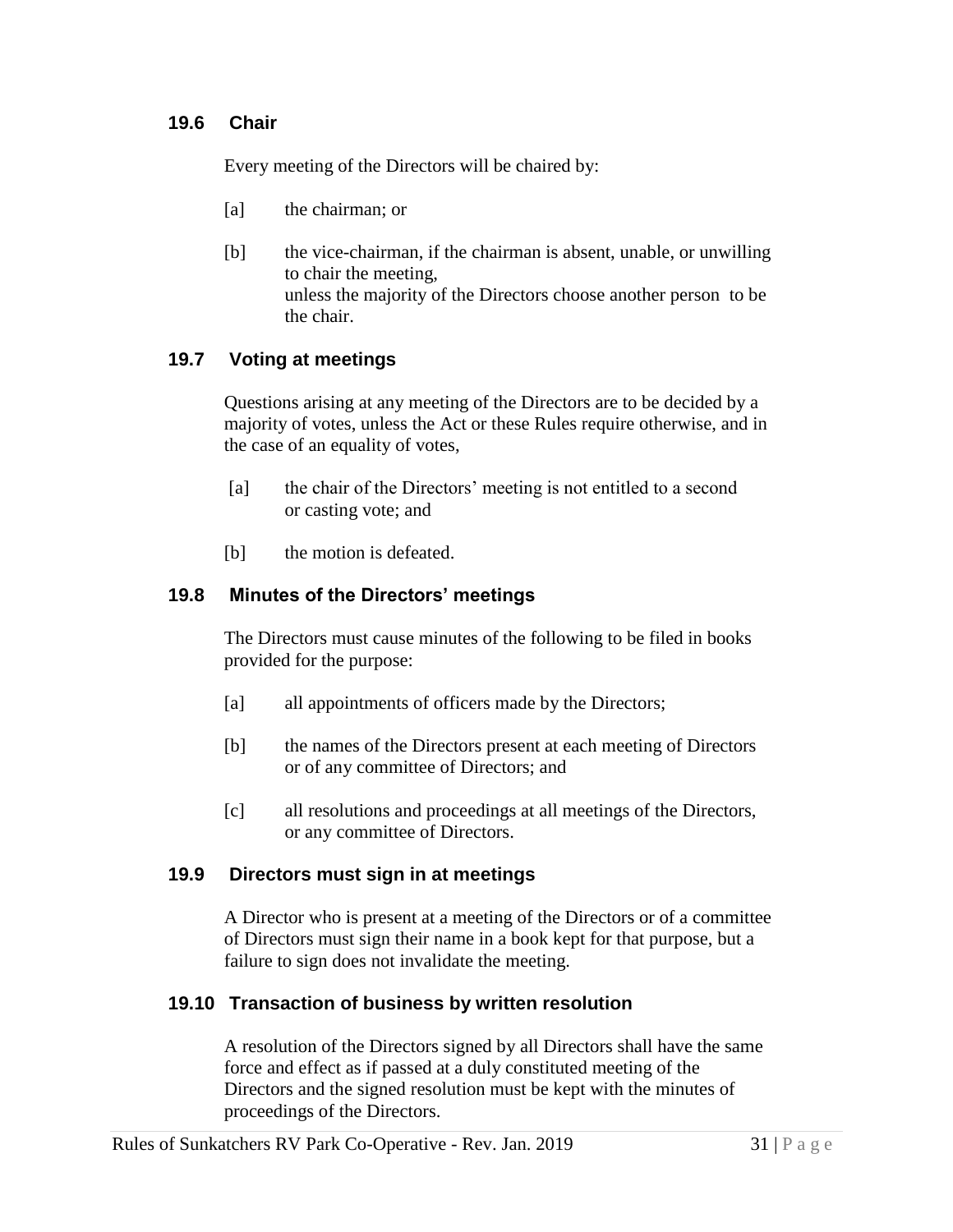## **RULE 20 Committees of Directors and advisory committees**

#### **20.1 Committees of Directors**

The Directors may delegate any of their powers to committees consisting of a member or members of the Directors as they think fit and any committee to whom powers are delegated shall, in the exercise of its powers so delegated, conform to any policies that may be imposed by the Directors and must keep the records required of them under Rule 19.8.

## **20.2 Advisory committees**

The Directors may appoint advisory committees consisting of a member or members of the Co-op and may assign duties and responsibilities to those committees that are not inconsistent with the Act and these Rules and may make policies governing their conduct.

## **20.3 Duty of advisory committees appointed by the Directors to report to the Directors**

Advisory committees appointed by the Directors report to, and serve at the pleasure of, the Directors, and must cause minutes of the following to be filed in books provided for the purpose:

- [a] the names of those present at each meeting of the advisory committee; and
- [b] all proceedings at all meetings of the advisory committee, and those minutes must be made available to the Directors on request.

#### **RULE 21 Officers**

#### **21.1 Appointment of officers**

Elections will be held for 4 (four) director positions:

Chair (President) Vice-Chair (Vice-President) Secretary Treasurer

And five (5) Directors At Large.

As soon as practical following an election for Directors, the Directors shall meet. Directors at Large willing to let their name stand for a specific position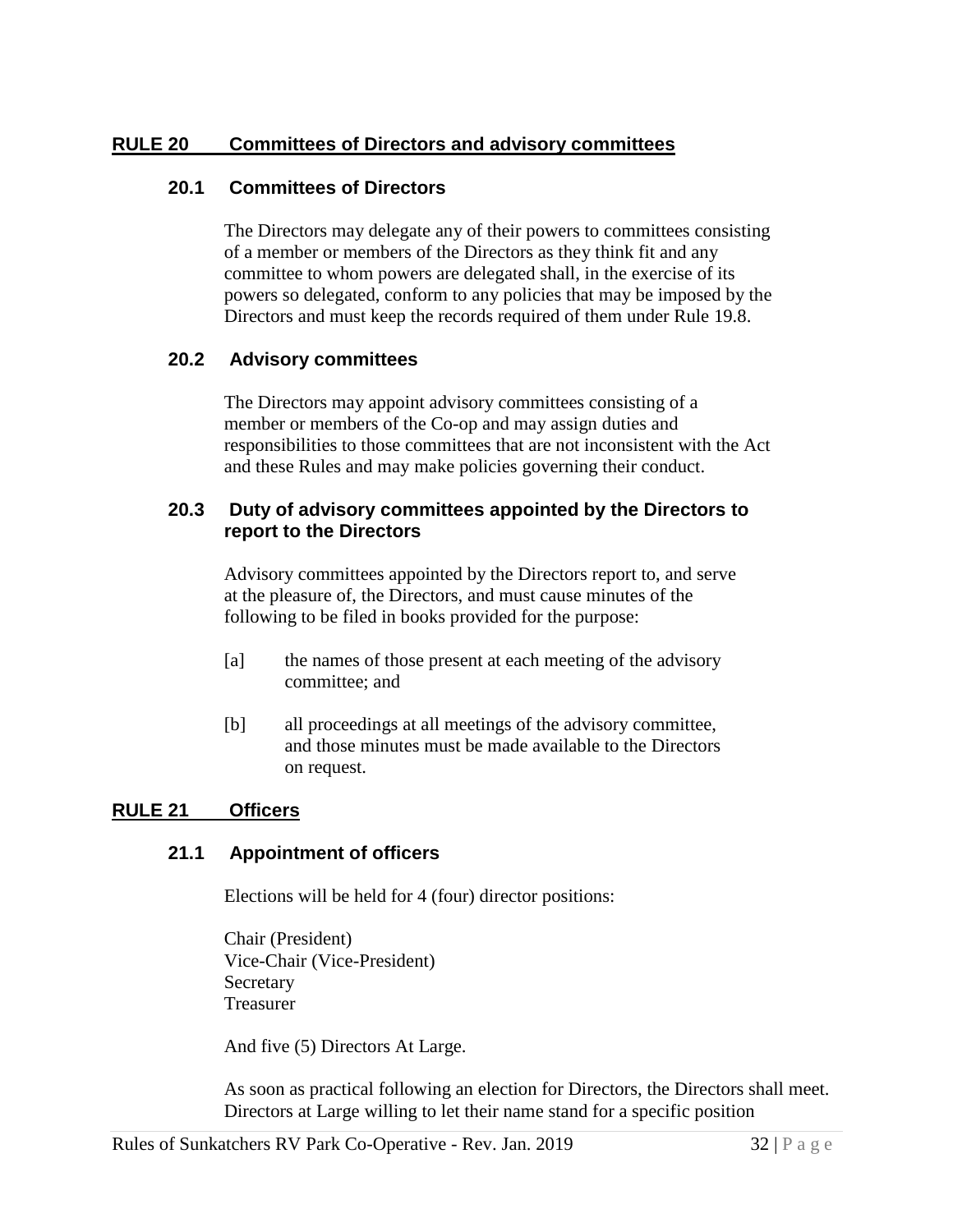(i.e. Landscaping, Structure/Maintenance, etc.) will put their name forward. A secret ballot vote will be conducted and the appointment of the positions made based on the results of that vote. Rev. 09/08

## **21.2 Powers and duties of officers**

Subject to the Act, the Directors may specify the powers, duties, and responsibilities of the officers, and may vary, add to, or limit the powers, duties, and responsibilities of any officer.

## **21.3 Remuneration and term of office of officers**

Officers will serve without remuneration and the term of office of an officer will be determined by resolution of the Directors.

## **21.4 Removal of an officer from their position**

The Directors, at their discretion, may remove any officer from their position by a resolution of the Directors.

## **RULE 22 Conflict of interest rules for Directors and officers**

#### **22.1 Disclosable interest**

A Director or officer holds a "disclosable interest" in a contract or transaction if:

- [a] the contract or transaction is material to the Co-op;
- [b] the Co-op is or proposes to become a party to the contract or transaction; and
- [c] the Director or officer has a material interest in the contract.

## **22.2 Conflict of interest**

A Director or officer of the Co-op is in a "conflict of interest" if that person holds any office or possesses any property or right or interest that could result, directly or indirectly, in the creation of a duty or interest that materially conflicts with that person's duty or interest as a Director or officer.

**22.3 Disclosure of "disclosable interest" or "conflict of interest"** A Director or officer of the Co-op must disclose and the Co-op must approve the nature and extent of any disclosable interest held by that person or any conflict of interest in which that person is involved in the manner set out in the Act.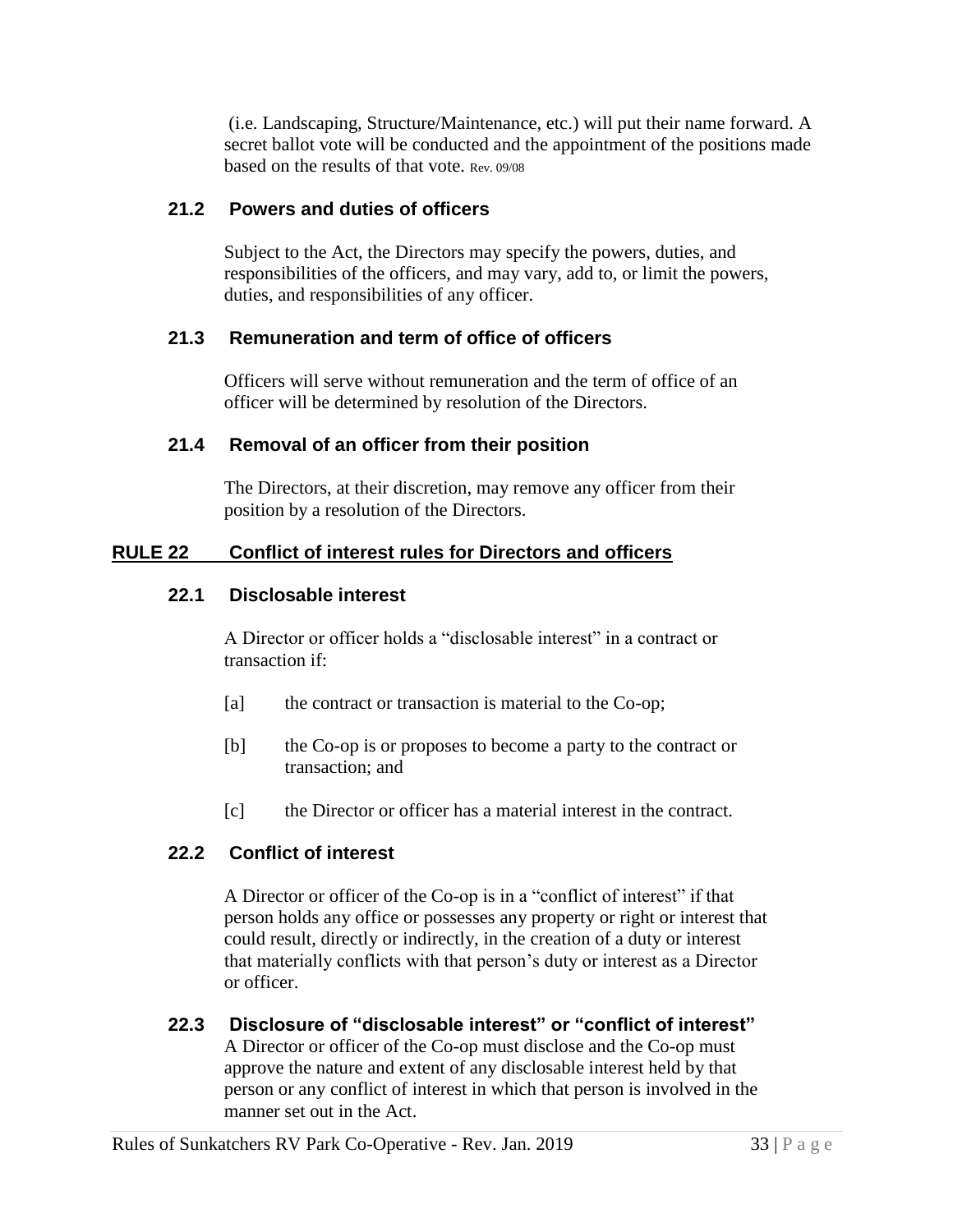## **RULE 23 Indemnification of Directors and officers**

## **23.1 Indemnification**

Subject to the provisions of the Act and to Rule 23.2, the Directors must cause the Co-op to indemnify a person who is or was a Director or officer of the Co-op, as well as the person's heirs and personal representatives, against all costs, charges, and expenses whatsoever, including legal fees and any amount paid to settle any action or proceeding or to satisfy any judgment in respect of any threatened, pending or completed civil, criminal or administrative action or proceeding to which the person is or is threatened to be made party by reason of the person being or having been a Director or officer of the Co-op.

#### . **23.2 Limitations on the indemnity**

The Director or officer must not be entitled to be indemnified under Rule 23.1 if, in relation to the subject matter of the proceeding referred to in that Rule, that person did not act honestly and in good faith with a view to the best interests of the Co-op or in the case of a proceeding that is not a civil proceeding, that person did not have reasonable grounds for believing that his or her conduct in respect of which the proceeding was brought was lawful.

#### **23.3 Insurance**

The Directors may cause the Co-op to purchase and maintain insurance for the benefit of a Director or officer of the Co-op or the heirs or other legal representative of the Director or officer against any liability that may be incurred by reason of the Director or officer being or having been a Director or officer of the Co-op.

#### **RULE 24 Finances**

#### **24.1 Security may be required**

Every Director, officer or member of the Co-op having receipt or charge of money must, before entering upon their duties, give such security as may from time to time be deemed necessary by the Directors. All costs incurred to be borne by the Co-op.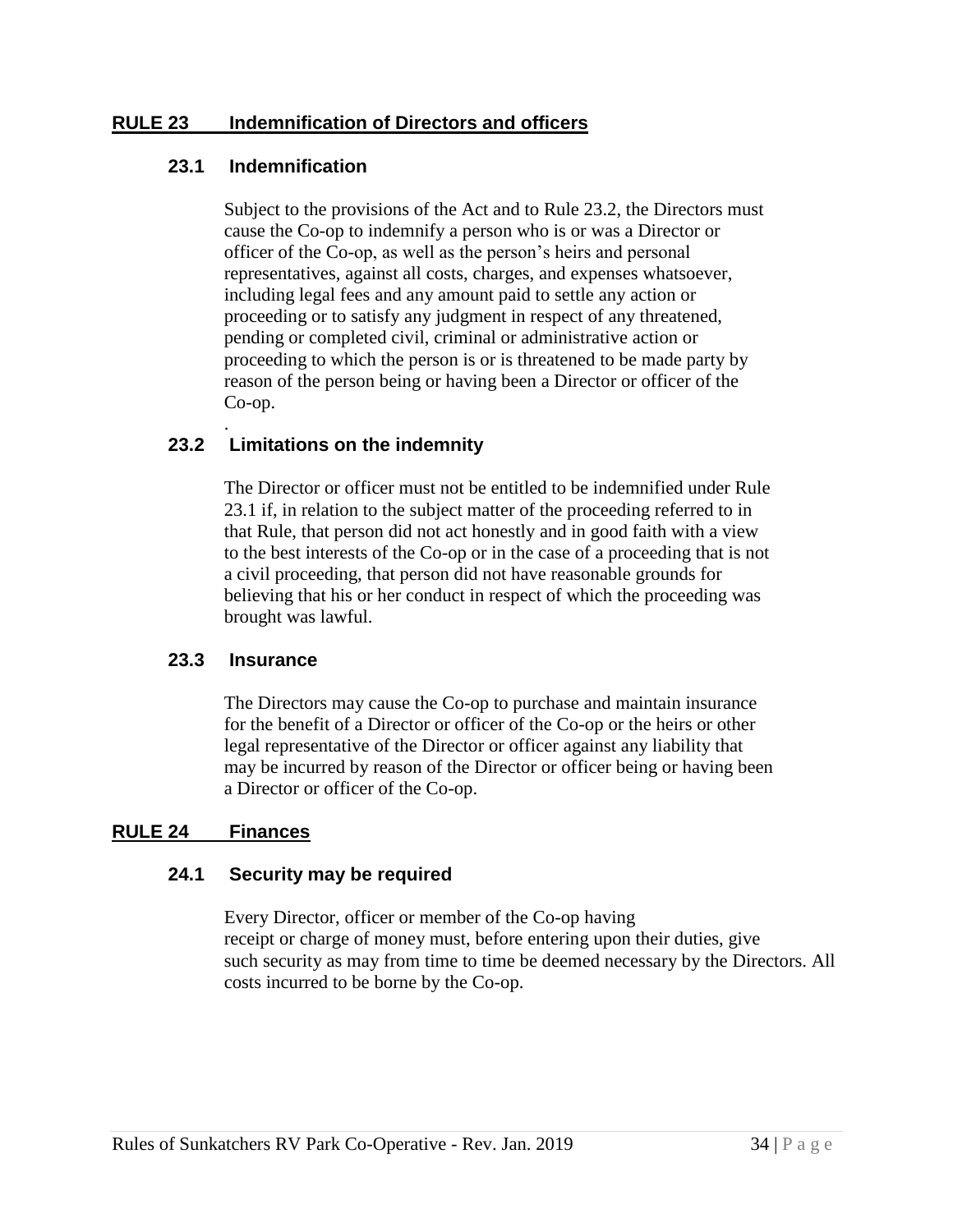## **24.2 Non-disclosure of personal financial information**

Every Director, officer, member, or agent of the Co-op must not disclose personal financial information pertaining to a member, prospective member, to any person except:

- [a] Directors, officers, committees, employees, agents, managers, or advisors of the Co-op for use in connection with their official duties,
- [b] those legally entitled to the information; and
- [c] at a general meeting at which a member is appealing a decision of the Directors of the Co-op to terminate the member's membership and a ground of termination is the failure of the member to pay money due to the Co-op or a breach of a material condition relating to financial information to be provided to the Co-op.

## **24.3 Borrowing powers**

The Directors may raise or borrow money for the purposes of the Co-op, on behalf of the Co-op, and secure payment thereof in any manner which they see fit, whether by charge upon any or all of the assets of the Co-op, both real or personal, present or future, or otherwise.

## **24.4 Restrictions**

If any security proposed to be given in the exercise of the borrowing powers described in Rule 24.3 is intended to charge the whole or substantially the whole of the undertaking of the Co-op, the borrowing power must not be exercised by the Directors without the authority of a special resolution.

## **24.5 Raising money in an emergency situation**

Notwithstanding Rule 24.6, the Directors from time to time, if in their opinion an emergency exists for which additional funds are required, may levy and collect an additional sum from each member to raise the additional funds to meet the emergency and the same must be payable by the member upon notice to the member.

## **24.6 Other approved levy**

If the members of the Co-op, by ordinary resolution at a general meeting of the Co-op, approve a levy to raise additional funds for any purpose, the Directors may levy and collect an additional sum from each member and the same must be payable by the member upon notice to the member.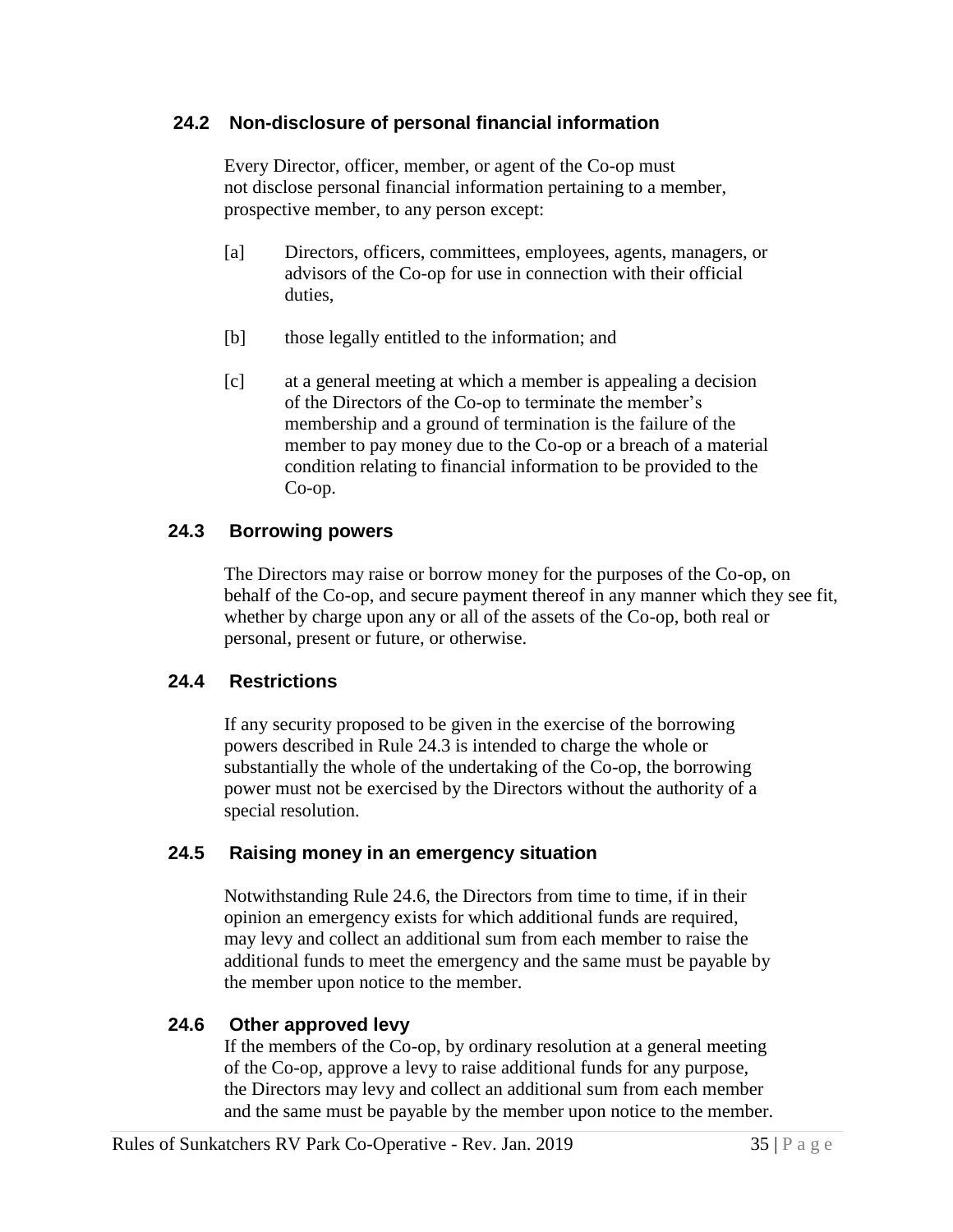## **24.7 Uniform application of levies**

All levies under Rule 24.5 and Rule 24.6 shall apply uniformly to all members without preference.

## **24.8 Levy constitutes a debt due**

Upon notice to a member of the levy under Rule 24.5 or Rule 24.6, the same shall constitute a debt due from the member to the Co-op payable on demand.

#### **24.9 Investment powers**

The Directors must invest and deal with any part of the funds of the Co-op in such manner as they think fit provided that the Directors must not invest any part of the funds of the Co-op other than:

- [a] in a security or class of securities in which trustees are permitted to invest trust funds under the *Trustee Act*, or
- [b] by deposit in a savings institution in which deposits may be made by trustees under the *Trustee Act*.

## **24.10 Requirement for auditor**

The Co-op, by special resolution, at every Annual General Meeting, may waive the appointment of an auditor.

#### **24.11 Restriction on who may be auditor**

No Director or officer, of the Co-op may be appointed or may act as auditor.

#### **24.12 Provisions of the Act in respect of the auditor**

The Co-op must comply with the other provisions in respect of the auditor as set out in the Act.

## **24.13 Accounting records**

The Directors must cause accounts to be kept in accordance with the Act.

#### **24.14 Location of books of account**

Subject to Rule 24.2, the books of accounts must be kept at the registered office of the Co-op, but may be kept at such other place or places as the Directors see fit, and shall at all reasonable times be open to the inspection of the Directors and members.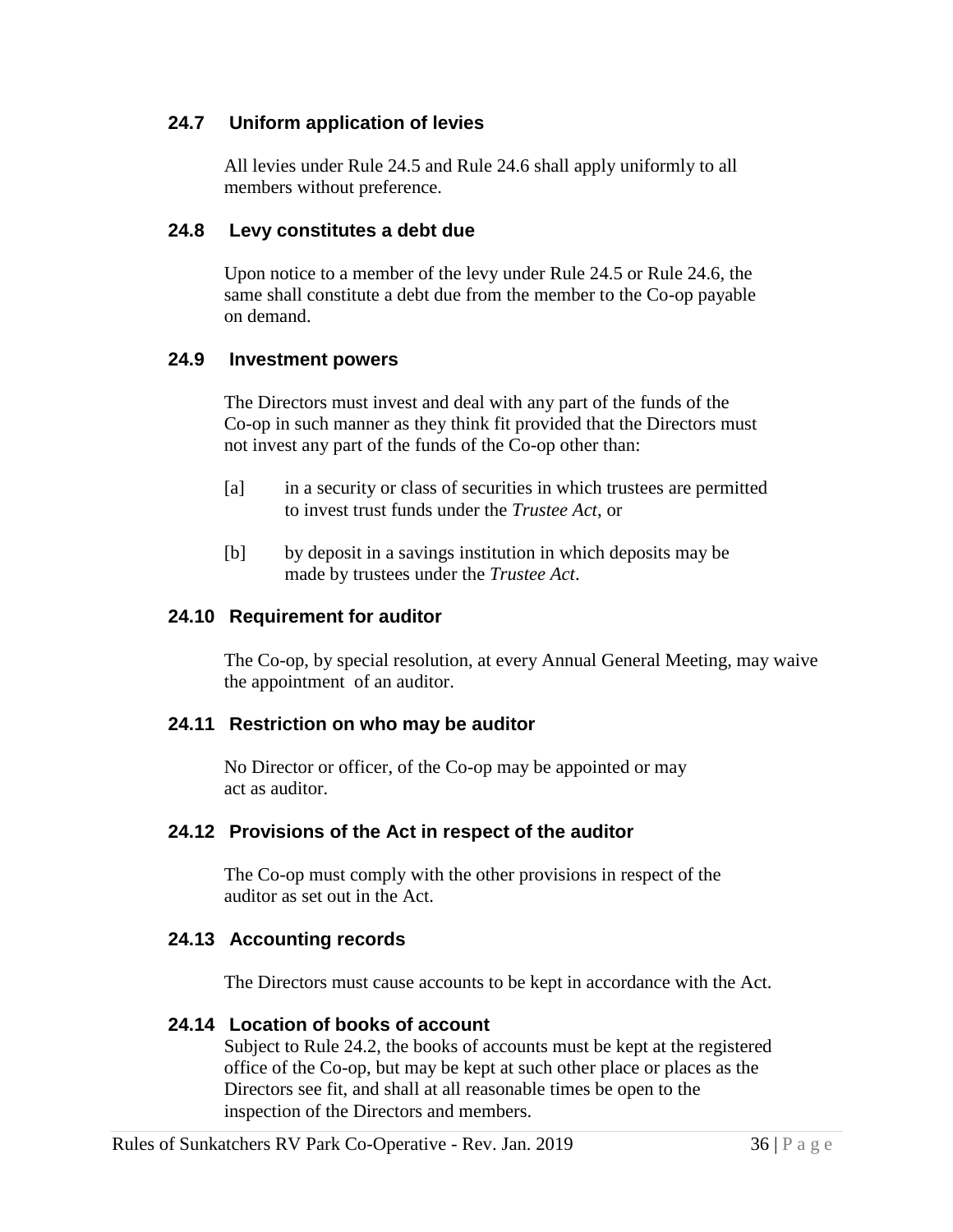#### **24.15 Profits from any source**

The profits earned by the Co-op from any assessments, fees, interest earnings, fines, gifts, or any other sources shall accrue to the Co-op for maintenance and improvements and no part shall be distributable to Directors or members.

#### . **24.16 Capital project expenditures**

Any capital expenditure or project to be funded that is not part of the existing infrastructure requires prior approval by ordinary resolution at a general meeting except:

[a] capital expenditures in excess of \$5,000.00 requires approval by a 2/3 majority of those members entitled to vote.

## **24.17 Contingency Fund**

The Co-op must maintain a contingency fund in the amount of \$120,000

#### **24.18 Chartered Accountants**

The Park shall contract with a Firm of Chartered Accountants for a compilation engagement to prepare an annual Financial Statement and related materials and to provide such advice and guidance as deemed necessary by the Firm or the Park from time to time.

#### **RULE 25 Dispute resolution**

.

#### **25.1 Initial attempts to resolve the dispute**

Any member having a dispute with another member of the Co-operative may first attempt to resolve the dispute with the other parties to the dispute.

#### **25.2 Initiating mediation**

If the dispute cannot be resolved by the parties involved, a member wishing to initiate a resolution of the dispute may submit the dispute in writing to the Directors.

#### **25.3 Resolving through mediation**

Upon receipt of the written dispute, the Directors, or a mediation committee duly appointed by the Directors, must review the dispute and may try to promptly resolve the dispute as mediators.

#### **25.4 Initiating arbitration**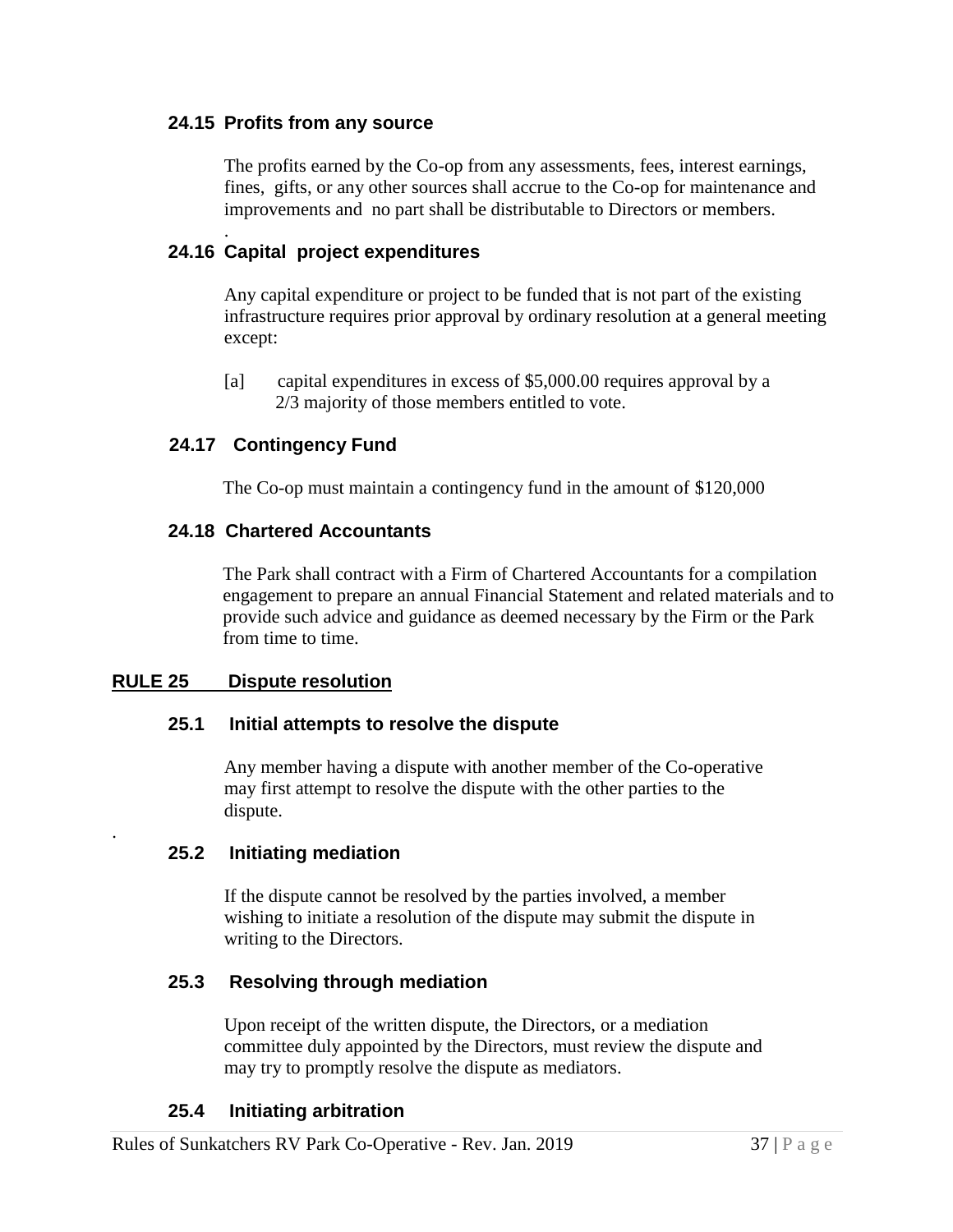If the dispute is not resolved to the satisfaction of the parties, the Directors may, but need not refer the matter to an arbitration committee consisting of three persons, being a member appointed by each party and a chairperson, who is mutually agreed upon by those two persons.

## **25.5 Resolving through arbitration**

The decision of the arbitration committee shall be final and binding on all parties and may be enforced on application to the Supreme Court of British Columbia.

## **25.6 Does not apply to terminations of membership**

None of the provisions of this Rule 25 apply to the termination of the membership of a member under Rule 5.

## **RULE 26 Notices**

## **26.1 Notices to Directors, members, and other persons**

Any notice or document under these Rules to be given to or served upon a Director, member, or any other person must be in writing and is sufficiently given if it is;

- : [a] delivered personally;
- [b] placed in a mail receptacle in the club house; (*rev.06/11*)
- [c] delivered or mailed by prepaid mail to the person's last known address, as recorded in the Co-op's register of members or other record of the Co-op; or
- [d] sent to the person by facsimile transmission to a telephone number provided by that person for that purpose.

#### **26.2 Notice to the Co-op**

Any notice or document under these Rules to be given to or served upon the Co-op must be in writing and is sufficiently given if it is:

- [a] delivered to the registered office of the Co-op;
- [b] mailed by registered mail to the registered office of the Co-op as recorded under the Act; or
- [c] personally served on a Director of the Co-op.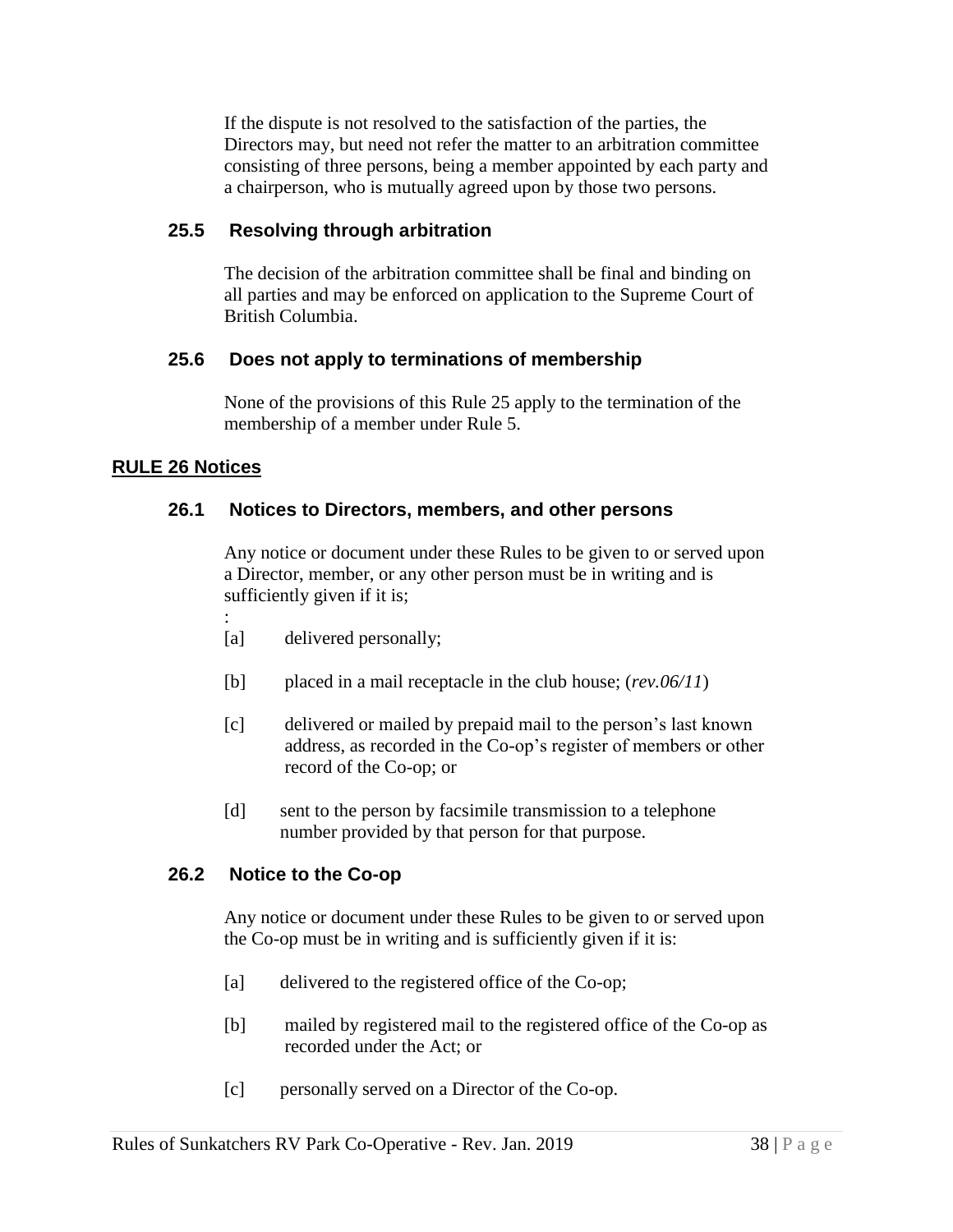#### **26.3 Deemed receipt if sent by mail**

A notice or document may be delivered or served by addressing, prepaying and mailing the notice or document by ordinary mail, and shall be deemed received on the seventh day, Saturdays, Sundays, and holidays excepted, after the date of mailing.

## **26.4 Computation of time**

In computing the date when notice must be given under any provision requiring a specified number of days notice of any meeting or other event, the date of giving notice must be excluded and the date of the meeting or other event must be included.

## **RULE 27 Corporate seal and execution of documents and other instruments**

## **27.1 Corporate seal**

.

.

The Directors may provide a seal for the Co-op and may determine its form.

## **27.2 Custody of corporate seal**

The Directors must provide for the safe custody of the seal, which may be stored at the registered office of the Co-op or kept at such other place or places as the Directors see fit.

#### **27.3 Use of the corporate seal**

The impression of the seal on any document or instrument must be attested by the signatures of any two Directors or other persons as determined by resolution of the Directors.

#### **27.4 Execution of documents**

Documents and other instruments may be executed by the Directors or other persons so authorized without the impression of the seal.

## **RULE 28 Alteration of Memorandum or Rules**

#### **28.1 Alteration of Memorandum or Rules**

Amendments to the Memorandum and the Rules of the Co-op must be in accordance with the Act and these Rules.